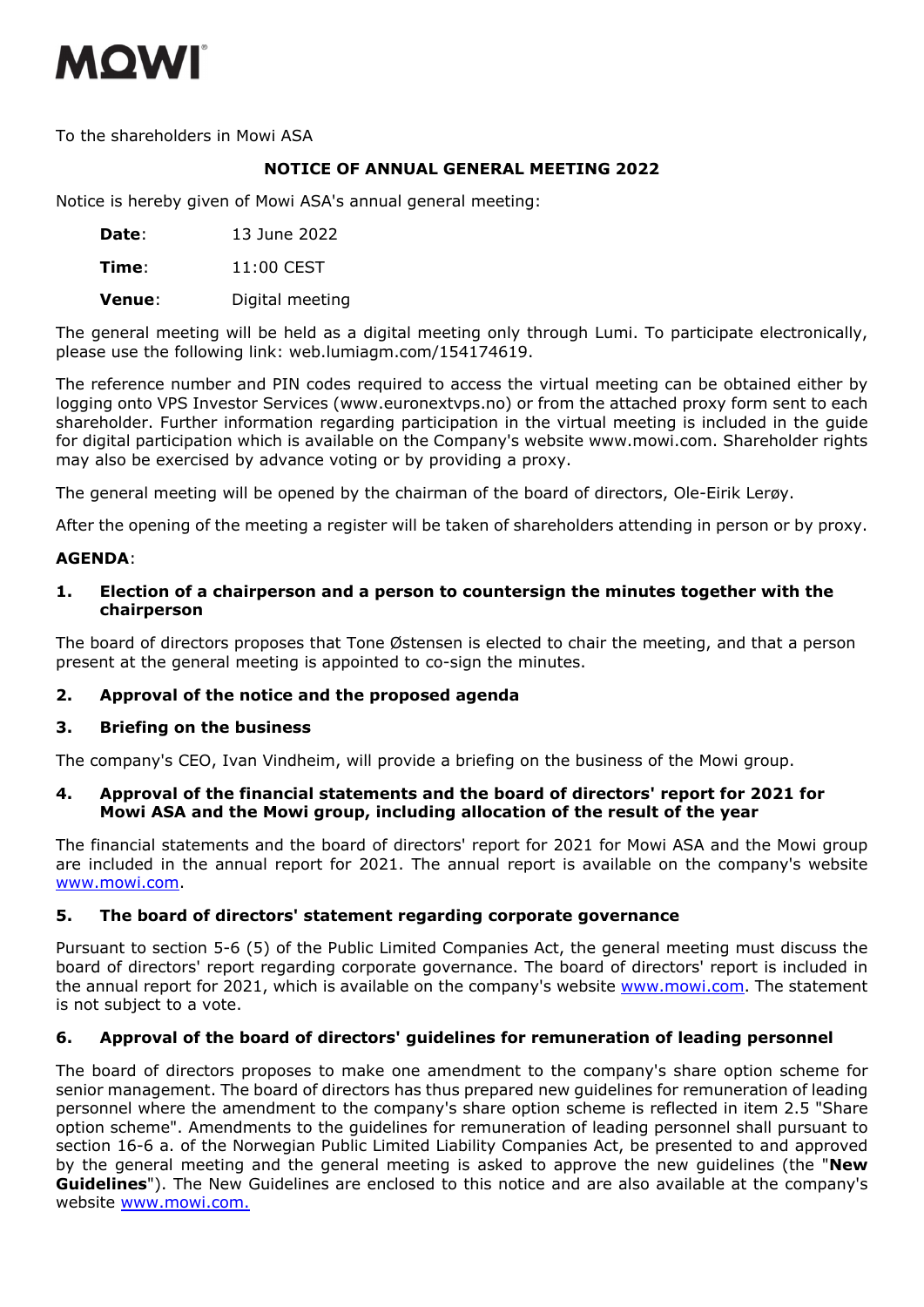# **7. Approval of allocation of options to the company's senior management**

The board of directors asks the general meeting to approve allocation of up to 1.8 million options under the company's revised share option scheme for senior management described in the New Guidelines.

# **8. Advisory vote on the company's remuneration report for executive management for the financial year 2021**

In accordance with section 6-16 b. of the Norwegian Public Limited Liability Companies Act, the board of directors has prepared a remuneration report for executive management of the company for 2021. The remuneration report is available at the company's website www.mowi.com. The general meeting is asked to cast an advisory vote on the remuneration report and the board of directors proposes that the general meeting endorses the remuneration report.

# **9. Determination of the remuneration of the board members**

The nomination committee's proposal for remuneration to the board members for the period 2022/2023 is included in the nomination committee's enclosed recommendation. The nomination committee's recommendation is also available on the company's website www.mowi.com.

# **10. Determination of the remuneration of the members of the nomination committee**

The nomination committee's proposal for remuneration to the members of the nomination committee for the period 2022/23 is included in the nomination committee's enclosed recommendation. The nomination committee's recommendation is also available on the company's website www.mowi.com.

# **11. Determination of the remuneration of the company's auditor for 2021**

The fee is set out in note 17 in the disclosure notes part of Mowi ASA's financial statements for 2021 which are included in the annual report for 2021. The board of directors recommends that the fee be set accordingly. The annual report is available on the company's website www.mowi.com.

## **12. Election of Board members**

The election period for Cecilie Fredriksen, Solveig Strand and Bjarne Tellmann expire at the annual general meeting. In addition Nicolas Gheysens has informed the nomination committee that he wishes to resign from the position as a board member effective from the annual general meeting in 2022.

The Nomination Committee proposes that (i) Kathrine Fredriksen is elected as a board member for a term of two years, replacing Cecilie Fredriksen, (ii) Renate Larsen is elected as a board member for a term of two years, replacing Solveig Strand, (iii) Peder Strand is elected as a board member for a term of two years, replacing Bjarne Tellmann, and (iv) Michal Chalaczkiewicz be elected as a board member for a period of two years to replace Nicolas Gheysens. The Nomination Committee considers all shareholder-elected board members to be independent, except Kathrine Fredriksen and Peder Strand, who are associated with Geveran Trading Co. Ltd.

If the nominees are elected, the shareholder elected members of the Company's board will be: Ole-Eirik Lerøy (Chairperson); Kristian Melhuus (Deputy Chairperson); Kathrine Fredriksen; Renate Larsen; Peder Strand; Lisbet K. Nærø and Michal Chalaczkiewicz.

The nomination committee's proposal with an explanatory statement is included in the nomination committee's enclosed recommendation. The nomination committee's recommendation is also available on the company's website www.mowi.com.

## **13. Election of members to the nomination committee**

The election period for Anne Lise Ellingsen Gryte expire at the annual general meeting. The nomination committee proposes that Anne Lise Ellingsen Gryte is re-elected as a member and chair of the nomination committee for a term of 2 years.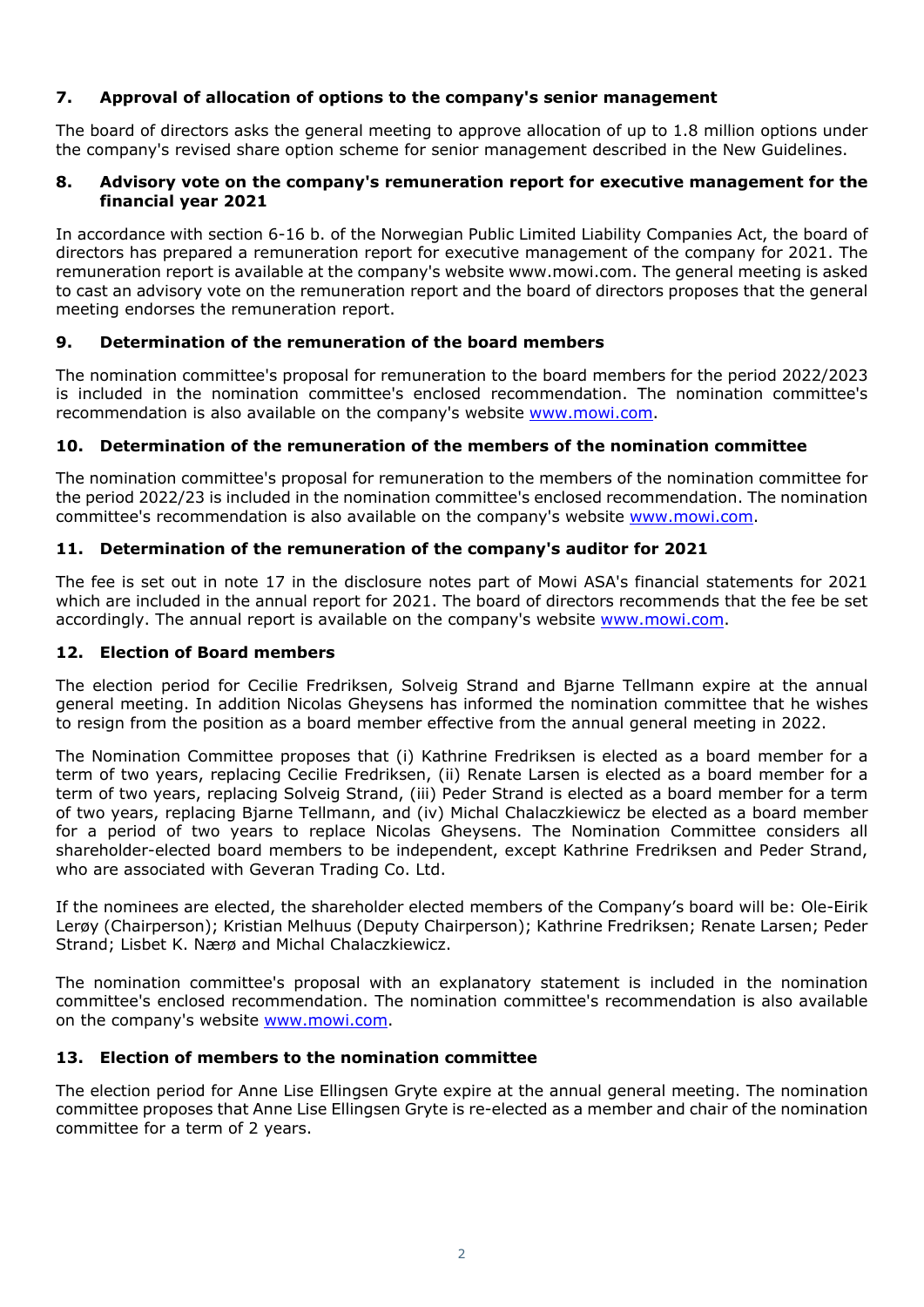If the nominee is elected, the nomination committee will consist of the following members:

Anne Lise Ellingsen Gryte, Chairperson

Merete Haugli

Ann Kristin Brautaset

The nomination committee's proposal with an explanatory statement is included in the nomination committee's enclosed recommendation. The nomination committee's recommendation is also available on the company's website www.mowi.com.

# **14. Authorisation to the board of directors to distribute dividends**

Reference is made to the company's strategy on quarterly distribution of dividends, if deemed appropriate based on the company's financial situation. To facilitate distribution of dividends throughout the year, the board of directors proposes the following resolution:

*"The board of directors is authorised under section 8-2 (2) of the Public Limited Companies Act to approve the distribution of dividends based on the company's annual accounts for 2021. The authorisation includes distribution in the form of repayment of paid-in capital.* 

*The authorisation may be used to approve the distribution of dividends up to an aggregate amount that may not exceed NOK 7,500,000,000.* 

*The authority is valid until the annual general meeting in 2023, however no longer than 30 June 2023."* 

# **15. Authorisation to the board of directors to purchase the company's own shares**

At the annual general meeting in 2021, the board of directors was authorised to purchase the company's own shares with a nominal value of up to NOK 387,833,318. The authorisation is valid until the annual general meeting in 2022, however no longer than 30 June 2022. The amount represented approx. 10% of the company's share capital at that time. The board of directors has used its authorisation to purchase 887,905 shares in the market at an average price of NOK 230.15 per share. The purchases were made in connection with the company's settlement of share options to senior executives and the share purchase programme for employees within the scope of section 5-14 of the Norwegian Tax Act.

The board of directors wishes to continue to be able to purchase the company's shares in situations where this is considered beneficial to the shareholders. The board of directors proposes that the general meeting grants a new authorisation to the board of directors to acquire shares in the company with a total nominal value of up to 10% of the company's current share capital**.**

The board of directors thus proposes the following resolution:

*"The board of directors is authorised under section 9-4 of the Public Limited Companies Act to acquire shares in the company ("own shares") on behalf of the company with a total nominal value of up to NOK 387,833,318. Subject to this aggregate amount limitation, the authority may be used on more than one occasion.* 

*When acquiring own shares, the consideration per share may not exceed NOK 500 and may not be less than the shares' nominal value of NOK 7.50.* 

*The authorisation covers all forms of acquisitions of shares in the company and the encumbering of these per agreement. Shares purchased in accordance with this authorisation may be cancelled or divested in any way, including sales in the open market and as consideration in transactions.* 

*The general principles of equal treatment must always be observed in relation to transactions with shareholders based on the authorisation granted.* 

*If the par value of the company's shares changes during the term of this authority, the scope of the authority will change accordingly.* 

*The authority is valid until the annual general meeting in 2023, however no longer than 30 June 2023."*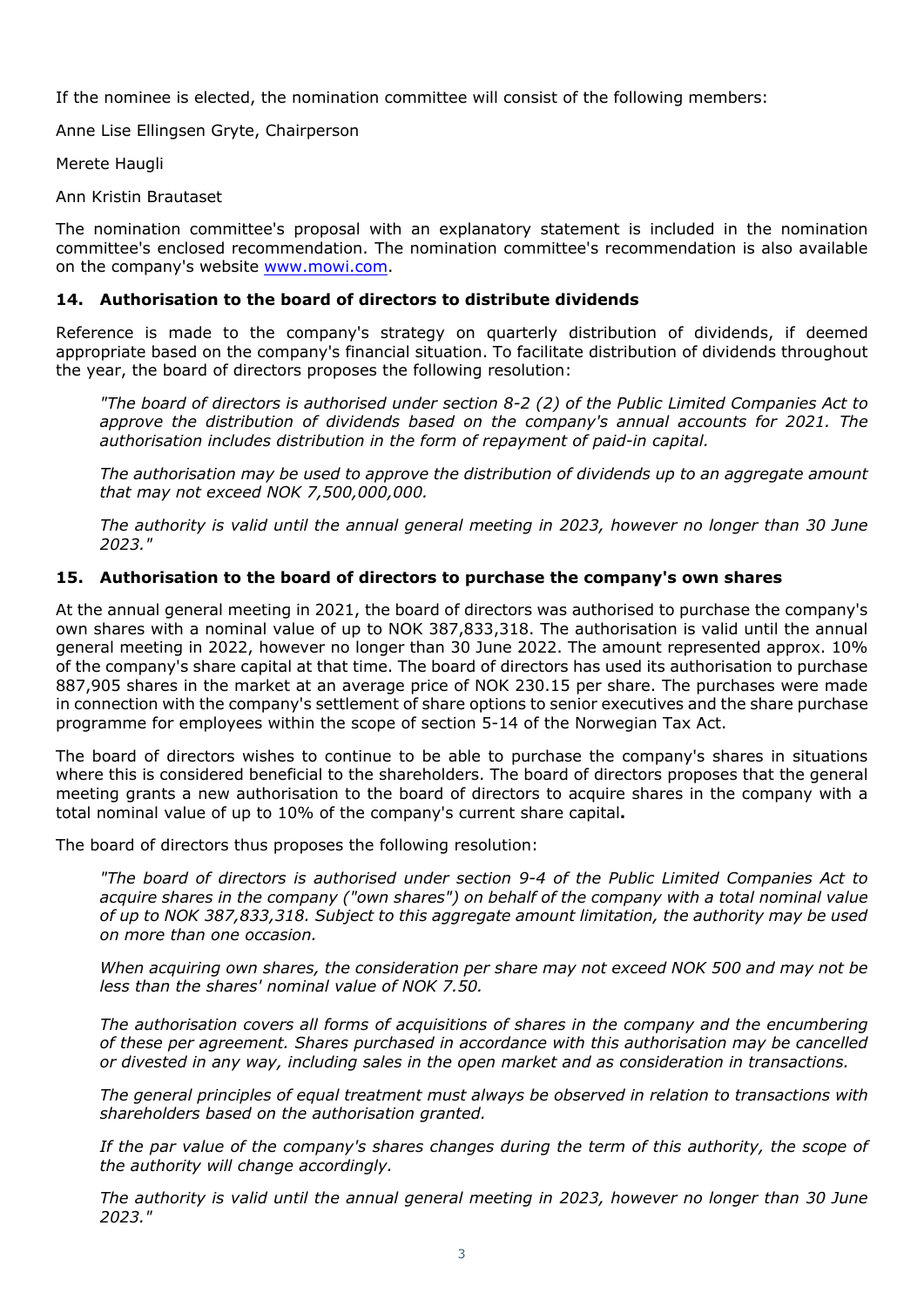As of this date, Mowi ASA does not hold any own shares.

# **16. Authorisation to the board of directors to (a) issue new shares and (b) issue convertible loans**

At the annual general meeting in 2021, the board of directors was authorised to increase the company's share capital by up to NOK 387,833,318 provided that the combined number of shares that are issued pursuant to this authorisation and the authorisation to issue convertible loans shall not in aggregate exceed 10% of the company's share capital. The authorisation is valid until the annual general meeting in 2022, however no longer than 30 June 2022. The amount represented approx. 10% of the company's share capital at that time.

At the annual general meeting in 2021, the board of directors was also authorised to take up convertible loans with a total principal amount of NOK 3,200,000,000. Upon conversion the company's share capital can be increased by up to NOK 387,833,318 provided that the combined number of shares that are issued pursuant to this authorisation and the authorisation to issue new shares shall not in aggregate exceed 10% of the company's share capital. The authorisation is valid until the annual general meeting in 2022, however no longer than 30 June 2022.

The board of directors proposes to renew the authorisations, so that the share capital in each case can be increased by a nominal amount of up to NOK 387,833,318 corresponding to approx. 10% of the current share capital, provided that the combined number of shares that are issued pursuant to the two authorisations shall not in aggregate exceed 10% of the company's current share capital.

Similar to previous authorisations, the purpose of the authorisations is to provide the board of directors with financial flexibility (i) to finance further growth, (ii) to offer shares or convertible loans to finance acquisitions, (iii) to offer shares as consideration in acquisitions where this is deemed a favourable form of settlement to the company and (iv) to simplify the procedure in connection with capital increases to fulfil the company's obligations under its share option scheme for senior executives and the share purchase programme for employees.

To obtain flexibility, the board of directors proposes that the authorisations include the right to set aside the shareholders' pre-emptive rights.

# **(A) Authorisation to the board of directors to issue new shares**

Based on the above, the board of directors proposes the following resolution:

*"The board of directors is authorised under section 10-14 of the Public Limited Companies Act to increase the company's share capital by up to NOK 387,833,318, provided that the combined number of shares that are issued pursuant to this authorisation and the authorisation in agenda item 16 (B) shall not in aggregate exceed 10% of the company's current share capital. Subject to this amount limitation, the authorisation may be used on more than one occasion.* 

*The pre-emptive rights of the shareholders under the Public Limited Companies Act section 10-4 may be set aside.* 

*The authorisation covers capital increases against cash and non-cash contributions. The authorisation covers the right to impose special obligations on the company as provided in section 10-2 of the Public Limited Companies Act. The authorisation covers resolutions on mergers as provided in section 13-5 of the Public Limited Companies Act. If the contribution is to be made by a transfer of non-cash assets to the company, the* board of directors *may decide that such assets are transferred to a subsidiary subject to a corresponding settlement taking place between the subsidiary and the company.* 

*The authorisation is valid until the annual general meeting in 2023, however no longer than 30 June 2023."* 

# **(B) Authorisation to the board of directors to take up convertible loans**

Based on the above, the board of directors proposes the following resolution: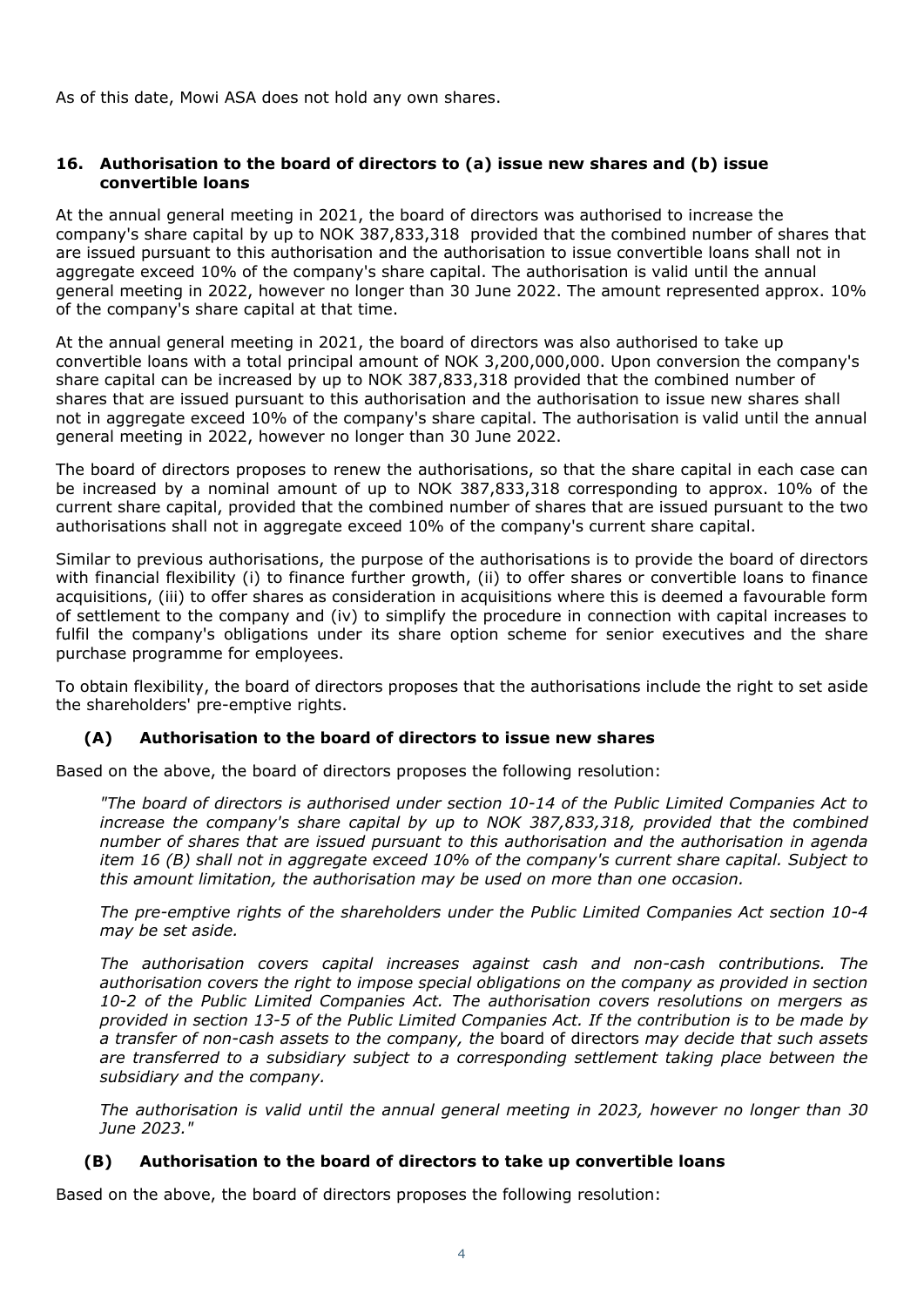*"The board of directors is authorised under section 11-8 of the Public Limited Companies Act to take up convertible loans with a total principal amount of up to NOK 3,200,000,000. Subject to this total amount limitation, the authorisation may be used on more than one occasion.* 

*Upon conversion of loans taken up pursuant to this authorisation, the company's share capital may be increased by up to NOK 387,833,318, provided that the combined number of shares that are issued pursuant to this authorisation and the authorisation in agenda item 16 (A) shall not in aggregate exceed 10% of the company's current share capital.* 

*The pre-emptive rights of the shareholders under section 11-4 cf. section 10-4 of the Public Limited Companies Act may be set aside.* 

*The authorisation is valid until the annual general meeting in 2023, however no longer than 30 June 2023."* 

# **17. Internal reorganisation**

The company has entered into agreements to sell the the two development projects "Egget" and "Donut" (the "**Development Projects**") to two external buyers for a combined purchase price of NOK 253,277,877. It is considered beneficial to carry out the sale of the two Development Projects as a sale of shares and thus the board of directors proposes that an internal reorganisation is carried out whereby the assets, rights and liabilities related to the two Development Projects are transferred to two newly established subsidiaries of Mowi for a subsequent sale of the shares in these two subsidiaries to the external buyers.

The internal reorganisation is proposed carried out in two steps whereby a demerger of Mowi ASA is carried out first in which all the assets, rights and liabilities related to the two Development Projects are transferred to a newly established wholly owned intermediary subsidiary of Mowi ASA, and, thereafter, but simultaneously with the demerger, this intermediary subsidiary is demerged into two newly established wholly owned subsidiaries of Mowi ASA in a triangular demerger.

The internal reorganisation will not affect the shareholders' shareholding in the company. The number of outstanding shares in Mowi ASA and the nominal value of the shares will following completion of the internal reorganisation be the same as before the internal reorganisation.

A detailed description of the proposed transaction structure and proposals for resolutions are set out in an appendix to this notice.

# **18. Changes to the guidelines for the nomination committee**

The nomination committee proposes to make certain changes to the guidelines for the nomination committee. The purpose of the proposed changes is not to make significant changes to the existing guidelines, only some clarifications.

The nomination committee's proposal with an explanatory statement and nomination committee's proposed new guidelines are attached and included in the nomination committee's enclosed recommendation. The nomination committee's recommendation is also available on the company's website www.mowi.com.

**\_\_\_\_\_ o 0 o \_\_\_\_\_**

## **Registration**

The general meeting will only be held as a digital meeting with electronic voting, with no physical attendance for shareholders. The details for participation are set out in a separate guide for online participation, which is available at the Company's website.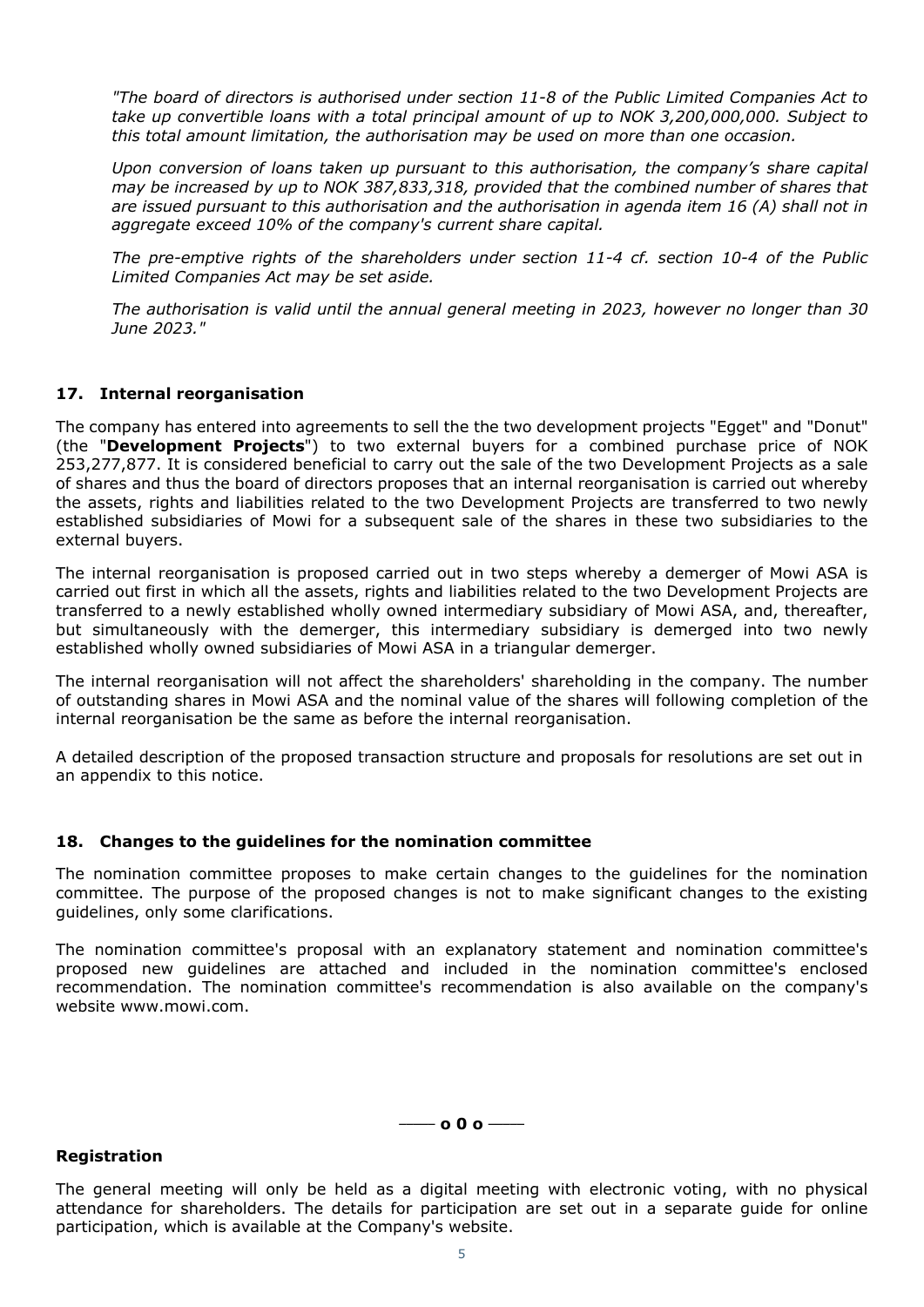The online remote participation is being organised by DNB Bank ASA, Registrar's Department and its supplier Lumi. By participating online via Lumi shareholders can vote on each agenda item, submit written questions from smartphones, tablets or stationary devices as well as follow the live webcast. No pre-registration is required for shareholders who want to participate, **but shareholders must be logged on before the general meeting starts**. Note that it will not be possible to log on to the meeting after it has started. We therefore encourage shareholders to log in well in advance of the general meeting. The general meeting is open for login one hour before start-up.

Shareholders who do not wish to participate in the online general meeting in person have the right to be represented by proxy. If so, a written and dated proxy form must be received by DNB Bank ASA Securities Service no later than 10 June 2022 at 16:00 hours (CEST). A proxy form, with instructions on how to use it, is attached as an appendix to this notice. Identity papers of both the proxy and the shareholder, and a company certificate if the shareholder is a legal entity, must be enclosed with the completed proxy form.

The proxy form may be sent electronically through the company's website www.mowi.com or through VPS Investor Services. To submit a proxy form through the company's website, the supplied PIN code and reference number must be entered. Alternatively, the forms may be sent by email to genf@dnb.no or by ordinary mail to DNB Bank ASA Securities Services, P.O. Box 1600 Sentrum, 0021 Oslo, Norway. Proxies with voting instructions to the Chairperson of the board of directors cannot be submitted electronically, and must be sent to genf@dnb.no (scanned form) or by regular mail to DNB Bank ASA, Registrars' Department, P.O.Box 1600 Sentrum, 0021 Oslo, Norway.

A shareholder who cannot attend the general meeting may prior to the general meeting cast a vote on each agenda item via www.mowi.com and VPS Investor Services (PIN code and reference number from this notice of general meeting is required). The deadline for prior voting is 10 June 2022 at 16:00 hours (CEST). Until the deadline, votes already cast may be changed or withdrawn.

A shareholder is entitled to vote in proportion to the number of shares the shareholder owns. The number of shares registered in the name of the shareholder in the company's shareholders' register in the Central Securities Depository (VPS) at the time of the general meeting is adequate documentation of the shareholding. If the shareholder has acquired shares shortly before the general meeting, the voting right cannot be exercised unless the acquisition has been registered in VPS or the acquisition has been reported to VPS and is duly documented at the general meeting.

Neither the beneficial shareholder nor a nominee is entitled to vote for shares that are registered at a VPS account belonging to a nominee, cf. section 4-10 of the Public Limited Companies Act. In order to vote for shares held through a nominee, such shares must be re-registered from the nominee to the beneficial shareholder before the date of the general meeting. Shares that are still registered on a nominee's account at the date of the general meeting will not carry any voting rights.

Mowi ASA is a Norwegian public limited liability company governed by Norwegian law, including the Public Limited Companies Act and the Securities Trading Act. As of the date of this notice, the company has issued 517,111,091 shares, each of which carries one vote. The shares also carry equal rights in all other respects. As of the date of this notice, the company does not hold any own shares.

A shareholder may have items included on the agenda of the general meeting, provided that each such item is forwarded in writing to the board of directors, together with a draft resolution or arguments why the item should be included, no later than 7 days prior to expiry of the deadline for submitting a notice to the general meeting.

A shareholder may bring an advisor to the general meeting and let one advisor speak on its behalf.

A shareholder may require that board members and the managing director provide available information which may influence the assessment of (i) the financial statements and the annual report, (ii) the items submitted for the shareholders' voting, (iii) the company's financial situation, including any business activities the company conducts in other companies, and (iv) other matters to be discussed by the general meeting, unless the required information cannot be provided without causing undue harm to the company.

This notice and the documents referred to herein are available on the company's website www.mowi.com. This document and the other documents referred to in the notice will be sent free of charge by ordinary mail to those shareholders who so request. If a shareholder wishes to receive the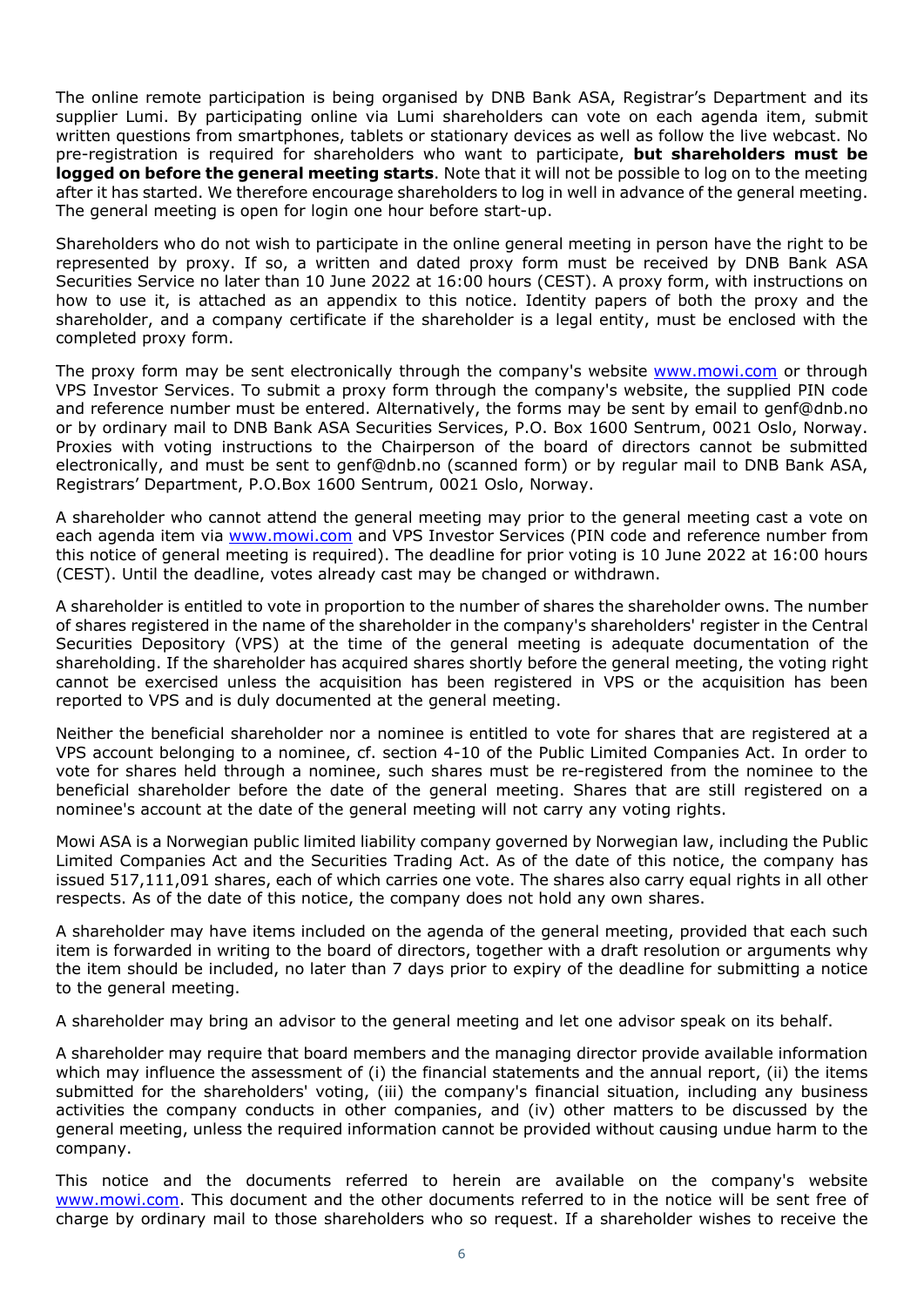documents not enclosed with the notice by ordinary mail, the company can be contacted by telephone on +47 21 56 23 12, or by email to kim.dosvig@mowi.com.

> Bergen, 23 May 2022 for the board of directors in Mowi ASA Ole-Eirik Lerøy Chairman

# **Appendices:**

- **1. New Guidelines for remuneration to leading personnel**
- **2. The nomination committee's recommendation**
- **3. Instructions to the nomination committee including proposed changes**
- **4. Background and proposal for resolutions under item 17 on the agenda**
- **5. Proxy form**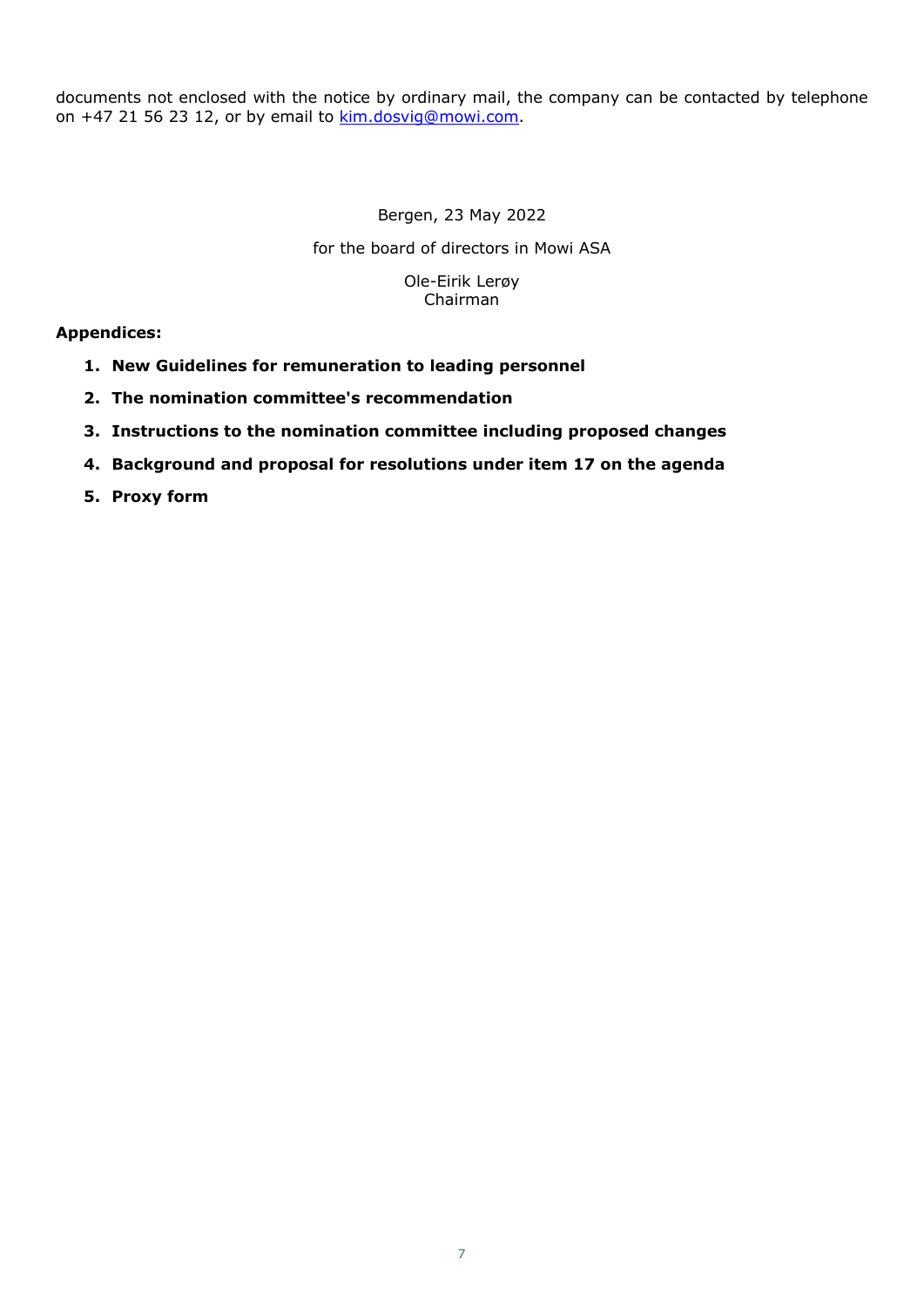# **Appendix - Background and proposal for resolutions under item 17 on the agenda**

Mowi ASA (the "**Company**") has entered into agreements to sell the the two development projects "Egget" and "Donut" to two external buyers for a combined purchase price of NOK 253,277,877. It is considered beneficial to carry out the sale of the two development projects as a sale of shares and thus the Company's board of directors proposes that an internal reorganisation is carried out whereby the assets, rights and liabilities related to the two development projects are transferred to two newly established subsidiaries of the Company (the "**Internal Reorganisation**") for a subsequent sale of the shares in these two subsidiaries to the external buyers.

To effect the Internal Reorganisation the Company and the Company's newly established wholly owned subsidiary, Mowi Hjelpeselskap AS, have signed a joint demerger plan ("**Demerger Plan 1**") regarding a demerger of the Company by way of transfer of all assets, rights and liabilities associated with the Company's two development projects "Project Egget" and "Project Donut" (the "**Development Projects**") and a receivable against the Company with a nominal amount of NOK 7,638,054 to Mowi Hjelpeselskap AS, as the acquiring company (the "**Demerger 1**"). The Development Projects are described in more detail in Demerger Plan 1. The Demerger Plan 1 is available on Mowi's website www.mowi.com.

Demerger 1 is carried out by a reduction of the share capital in the Company by reducing the nominal value of the shares as further set out in item 17.1 below based on an exchange ratio and valuation as further described in Demerger Plan 1.

As demerger consideration, the Company's shareholders will receive shares in Mowi Hjelpeselskap in the same proportion as they own shares in the Company, cf. the Public Limited Liability Companies Act Section 14-2 (2).

The Company and Mowi Hjelpeselskap AS have agreed that the exchange ratio shall be based on the value ratio between the Company and what is transferred to Mowi Hjelpeselskap AS (being 99.8031 % (remaining) / 0.1969 % (transferred). The assessment of the total value of the Company is based on the stock exchange value of the Company's shares as per close of trading 21 April 2022.

It is the opinion of the board of directors, that the proposed exchange ratio and the demerger consideration are reasonable and fairly justified.

To further effect the Internal Reorganisation the Company, Mowi Hjelpeselskap AS and the Company's two newly established wholly owned subsidiaries Prosjekt Egget AS and Prosjekt Donut AS have signed a joint demerger plan ("**Demerger Plan 2**") regarding a triangular demerger between Prosjekt Egget AS and Prosjekt Donut AS, as the acquiring companies, and Mowi Hjelpeselskap AS, as the transferring company, where the Company shall issue consideration in accordance with the Public Limited Liability Companies Act Section 14-2 (3) ("**Demerger 2**"). The Demerger Plan 2 is available on the Mowi's website www.mowi.com.

Pursuant to Demerger Plan 2 Mowi Hjelpeselskap AS will be demerged by transferring Mowi Hjelpeselskap AS's assets, rights and liabilities associated with the Development Projects to Prosjekt Egget AS and Prosjekt Donut AS. The Company shall issue consideration in accordance with the Norwegian Public Limited Liability Companies Act Section 14-2 (3). Upon completion of Demerger 2, Prosjekt Egget AS will acquire "Project Egget" and Prosjekt Donut AS will acquire "Project Donut" from Mowi Hjelpeselskap AS which will be dissolved. In addition, the receivable against the Company shall be allocated between the two companies according to the relative values.

The shareholders of Mowi Hjelpeselskap AS will at the time of the completion of Demerger 2 own all the shares in the Company with the same allocation between the shareholders. Demerger 2 is carried out with full continuity with respect to the ownership, as the shareholders of Mowi Hjelpeselskap receive consideration in the form of an increase in the nominal value of all existing shares in the Company in accordance with the model for receivables in triangular demergers. The increase in the nominal value of the shares will correspond to the decrease in the nominal value of all share in the Company related to Demerger 1 as further set out in item 17.2 below and as further described in Demerger Plan 2.

Approval of and completion of Demerger 1 and Demerger 2 is mutually conditioned on each other, and will be carried out immediately after each other outside trading hours at the Oslo Stock Exchange. Further, completion of Demerger 1 and Demerger 2 will be conditional on the creditor notification period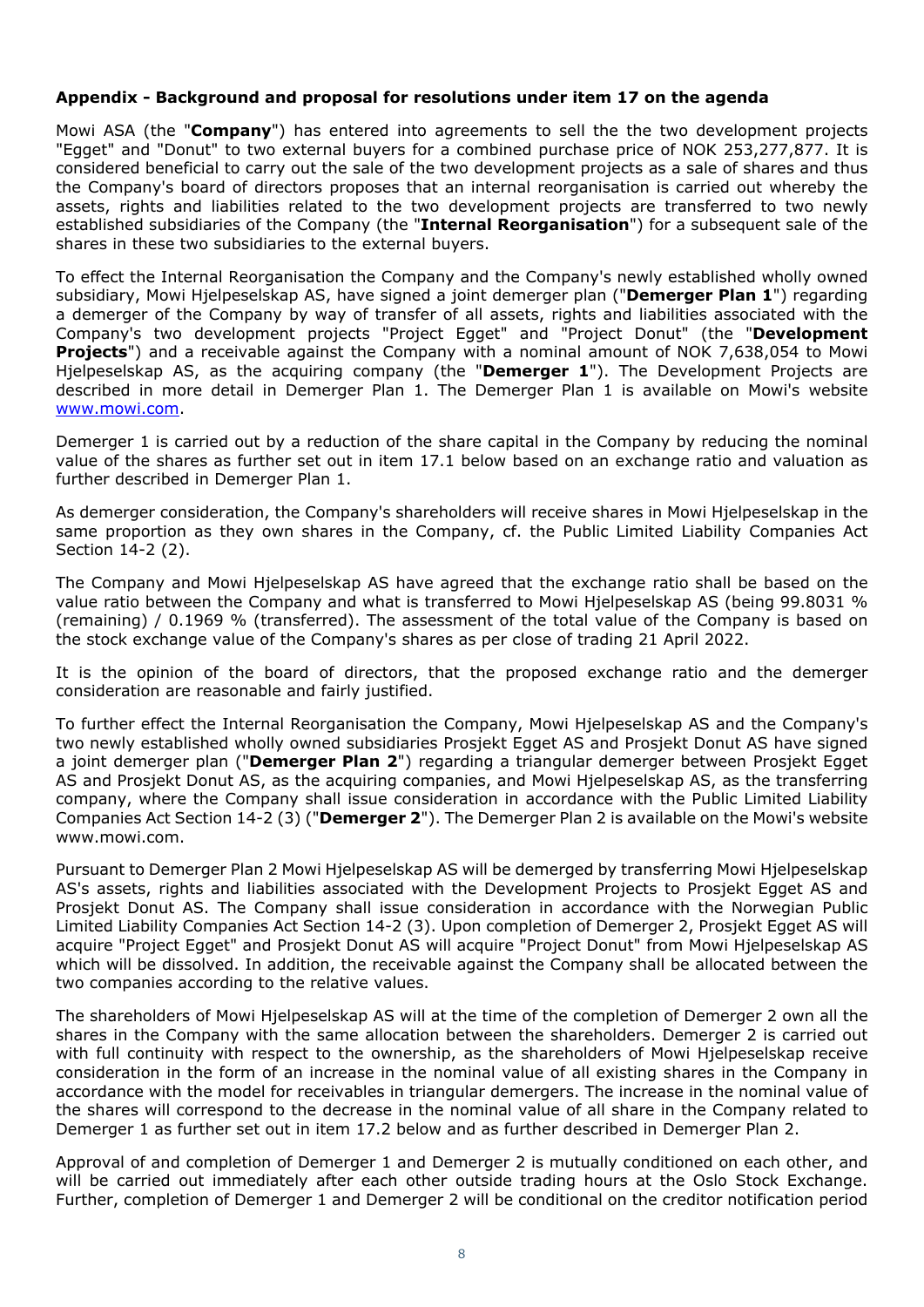for Demerger 1 and Demerger 2 being expired and no objections from creditors having been made (or any objections from creditors having been settled or finally dismissed).

Demerger Plan 1, Demerger Plan 2, the board of directors' report on Demerger 1 and Demerger 2, expert statements and other related documents are available on the Company's website www.mowi.com.

The board of directors proposes on this background that the general meeting approves Demerger 1 and Demerger 2 and the resolutions proposed in these plans.

# **Item 17.1 Resolution for a demerger of Mowi ASA (Demerger 1)**

Based on the above the board of directors proposes the following resolution:

- *(i) The demerger plan dated 22 April 2022 for the demerger of Mowi ASA (org.nr. 964 118 191), as the transferring company, and Mowi Hjelpeselskap AS (org. no. 928 957 500) as the acquiring company, is approved.*
- *(ii) As a consequence of the demerger, the share capital in Mowi ASA is reduced by 7,638,054.04783409 from NOK 3,878,333 182.50 to NOK 3,870,695,128.45217, by reducing the nominal value of the existing shares by NOK 0.014770625 from NOK 7.50 to NOK 7.485229375.*
- *(iii) The share capital is reduced in connection with a demerger and the amount of reduction is distributed to the shareholders by transferring the demerged assets to Mowi Hjelpeselskap AS, and the shareholders in Mowi ASA receive shares in Mowi Hjelpeselskap AS.*
- *(iv) With effect from the time of which the demerger enters into force, Section 4 of the articles of association is amended as follows:*

*"The share capital of the company is NOK 3,870,695,128.45217 divided into 517,111,091 shares, each with a nominal value of NOK 7.485229375".* 

## **Item 17.2 Resolution for a triangular demerger and share capital increase in Mowi ASA (Demerger 2)**

Based on the above the board of directors proposes the following resolution:

- *(i) The demerger plan dated 22 April 2022 for the demerger of Mowi Hjelpeselskap AS, as the transferring company, and Prosjekt Egget AS (org.nr. 928 957 519) and Prosjekt Donut AS (org.nr. 928 957 489) as the acquiring companies, with Mowi ASA as the issuing company, is approved.*
- *(ii) As a consequence of the demerger, the share capital in Mowi ASA is increased by 7,638,054.04783409 from NOK 3,870,695,128.45217 to NOK 3,878,333,182.50, by increasing the nominal value of the existing shares with NOK 0.014770625 from NOK 7.485229375 to NOK 7.50.*
- *(iii) The share capital increase is carried out at a price that represent a payment for each share of approx. NOK 0.014770625. This constitutes a total share contribution of NOK 7,638,054.04783409, whereby NOK 7,638,054.04783409 is share capital.*
- *(iv) The increase of the nominal value of the existing shares is subscribed for by the shareholders of Mowi Hjelpeselskap as demerger consideration, against Mowi Hjelpeselskap AS transferring to Prosjekt Egget AS and Prosjekt Donut AS the assets, rights and liabilities as follows from the demerger plan. The share capital increase is subscribed for in the same proportion as the shareholders own shares in Mowi Hjelpeselskap AS at the time of the demerger.*
- *(v) The share contribution shall be subscribed for with the right to settle the contribution with other than cash. A demerger receivable against Prosjekt Egget AS and Prosjekt Donut AS, in a total amount of NOK 7,638,054.04783409, resulting in a net contribution of NOK 7,637,054.04783409, will be used as share contribution.*
- *(vi) The increase of the nominal value of the shares is considered to be subscribed for when the general meetings of the companies involved in the demerger have approved the demerger plan.*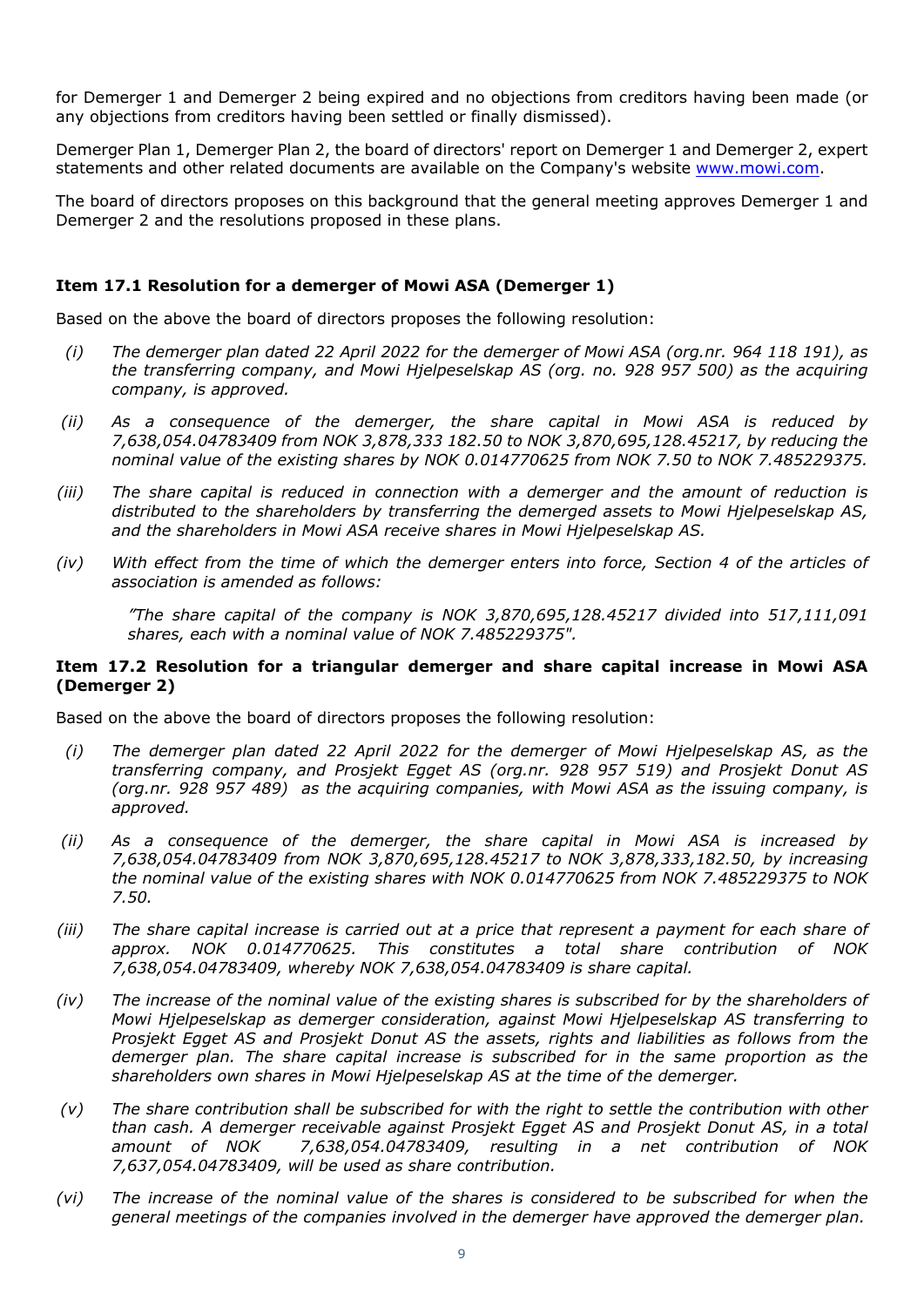- *(vii) The shares are considered paid in when the demerger is registered in the Register of Business Enterprises after the expiry of the creditor deadline, cf. the Public Limited Liability Companies Act Section 14-7, cf. 13-16, and Prosjekt Egget AS and Prosjekt Donut AS have issued the receivable as mentioned above.*
- *(viii) The share capital is increased by increasing the nominal value of the shares, and will thus have no effect on the right to dividend.*
- *(ix) The estimated expenses related to the capital increase is NOK 20,000.*
- *(x) With effect from the time of which the demerger enters into force, Section 4 of the articles of association is amended as follows:*

*"The share capital of the company is NOK 3,878,333,182.50 divided into 517,111,091 shares, each with a nominal value of NOK 7.50".*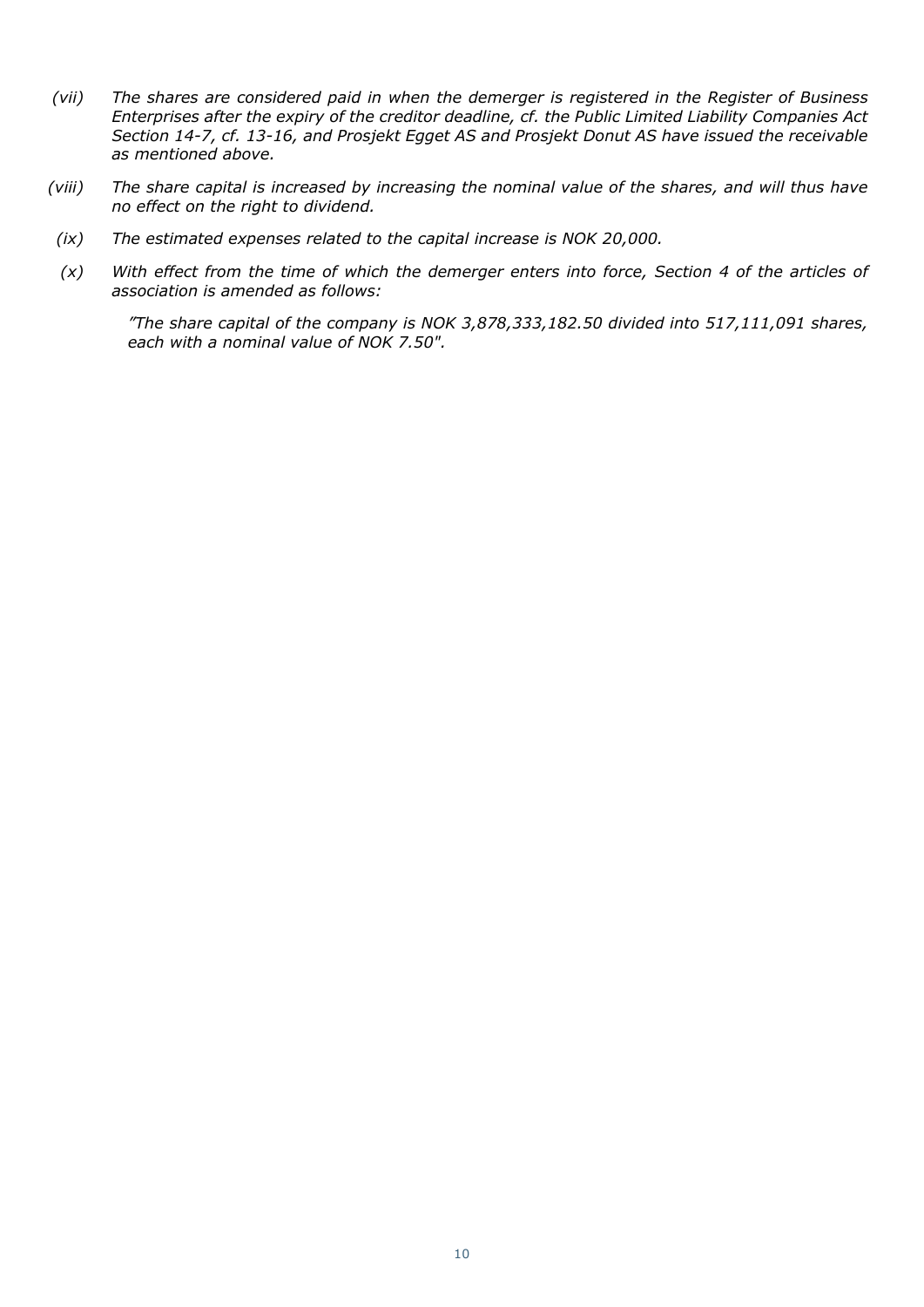# **GUIDELINES FOR REMUNERATION AND OTHER BENEFITS TO MEMBERS OF THE COMPANY'S EXECUTIVE MANAGEMENT**

As of 1 January 2021, pursuant to section 6-16a of the Public Limited Companies Act, the Board of Directors of Mowi ASA (hereinafter referred to as "the Board" or just "Board") is required to prepare Guidelines for remuneration and other benefits to members of the company's Executive Management (hereinafter referred to only as "Guidelines"). The Guidelines were approved at the Company's Annual General Meeting in 2021. As a consequence of the Board of Directors proposing one change to the Company's management share option scheme, the Company's Board of Directors has prepared new Guidelines where the changes to the Company's share option scheme appear from section 2.5 "Share Option Scheme".

# **1. Purpose and goals**

The purpose of the Guidelines is to provide a strong framework for executive remuneration that contributes to achieve Mowi ASAs (hereinafter referred to as "the Company" or only "Company") business strategy, long-term interest and ensure the company is run sustainably, for continuous creation of long-term shareholder value. The key elements of the group strategy for the Company is long-term growth, cost performance and sustainability.

The Guidelines are in line with recognized principles of corporate governance, and the remuneration principles shall be transparent, understandable and meet general acceptance internally in the Company, among the Company's shareholders and with the public.

The remuneration principles for variable compensation is linked to the Company goals and as such supports the Company strategy, long term-interest and financial sustainability.

The aim of the remuneration offered to the Company's Executive Management (as defined herein) set out in these Guidelines is to attract executives with the experience and competence required by the Company, retain employees with important expertise and leadership qualities, and motivate the management through incentives to contribute in the long-term to reach the Company's business goals. The terms aim to be balanced in relation to experience, responsibilities and performance.

The total compensation offered to senior executives shall be competitive, both nationally and internationally.

The compensation shall contain elements providing necessary financial security following termination of the employment, both before the age of retirement and in connection with this.

The system of remuneration shall be flexible and contain mechanisms which make it possible to carry out individual adjustments based on the results achieved and contributions made towards the development of the Company.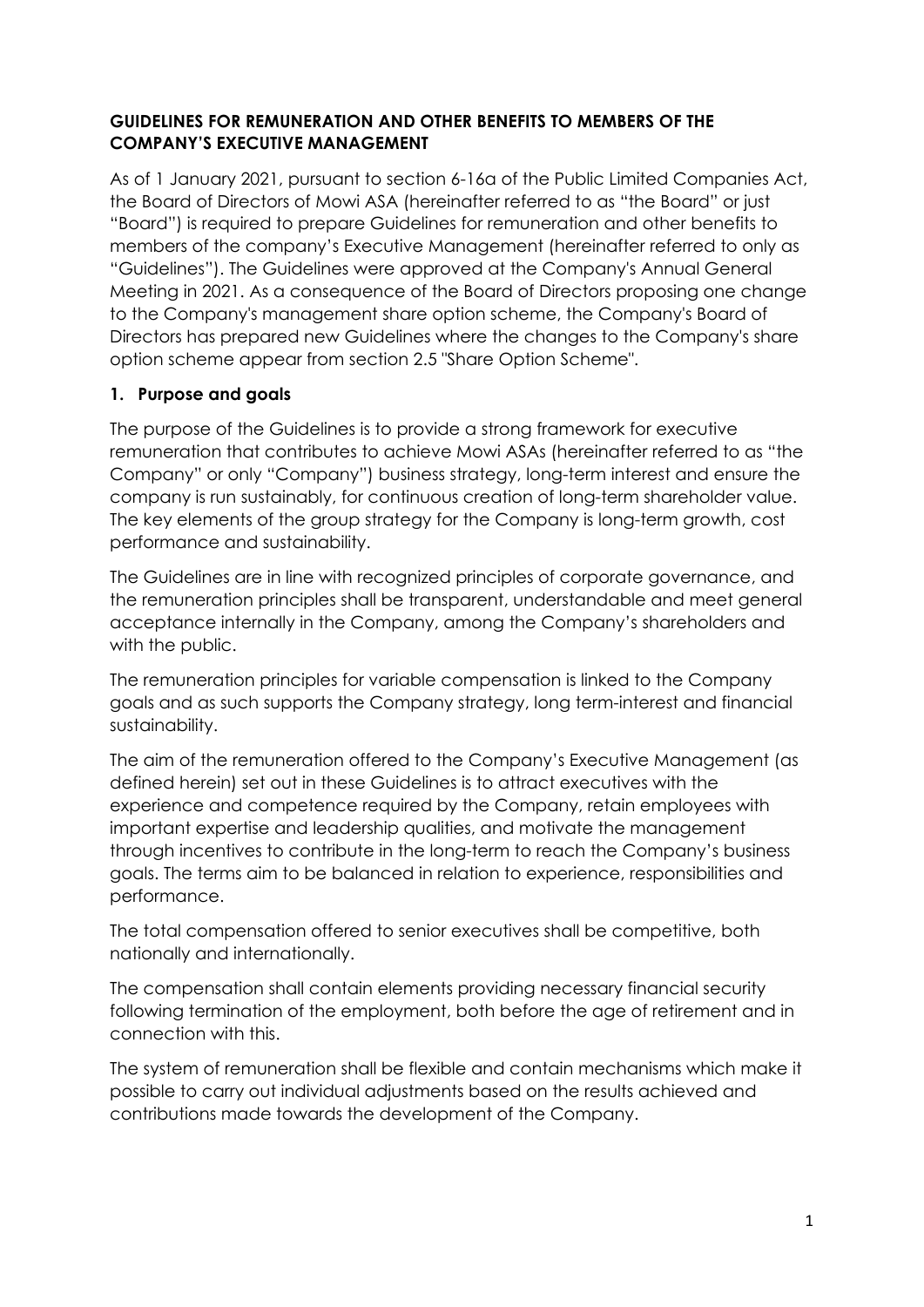The Company's Executive Management includes:

- $\bullet$  the CFO
- Group Management Team
- Senior members of Corporate staff

The Guidelines apply also to Employee members of the Board.

The Guidelines are aligned with the wider remuneration policy for Executive Management across other business units in the group.

# **2. Types of remuneration and benefits offered to members of the Company's Executive Management**

The Company offers remuneration and benefits to the Company's Executive Management consisting of components including fixed salary, annual cash bonus, long-term share option scheme, pension and benefits in kind.

Benefits in kind make out a minimal part of the total remuneration package.

The bonus scheme is normally capped at 50 % of the annual fixed salary.

The profit from the share option scheme is capped at two years' salary for the option holder in a year.

The Company's only open pension scheme is the Occupational Contribution Plan that currently has a contribution rate of 4.8% up to 7.1 G, and 8% from 7.1G to 12G.

# *2.1. Fixed salary*

The fixed salary which each individual of the Executive Management in the Company will receive is a consequence of existing employment agreements. When recruiting, the salary level offered will reflect this. The salaries offered supports the Company's ability to attract and retain leaders that will contribute in the long-term to reach the Company's business goals.

The fixed salary is assessed annually, and adjustments of individual fixed salaries will be carried out in accordance with trends in local labor markets, the results achieved, and individual performance and contributions to the development of the Company. Salaries are also assessed externally when relevant, using internationally recognized job assessment systems, with the aim to utilize an objective and globally consistent salary benchmark and methodology.

# *2.2 Benefits in kind*

The Company's remuneration schemes include different benefits in kind. Benefits in kind consists of benefits such as phone, laptop, Wi-Fi, newspaper subscriptions, parking arrangements and car allowance or company car. The benefits are linked to the employment and will cease in the event of a termination of the employment. There might be variations as to which individuals receive the different benefits. The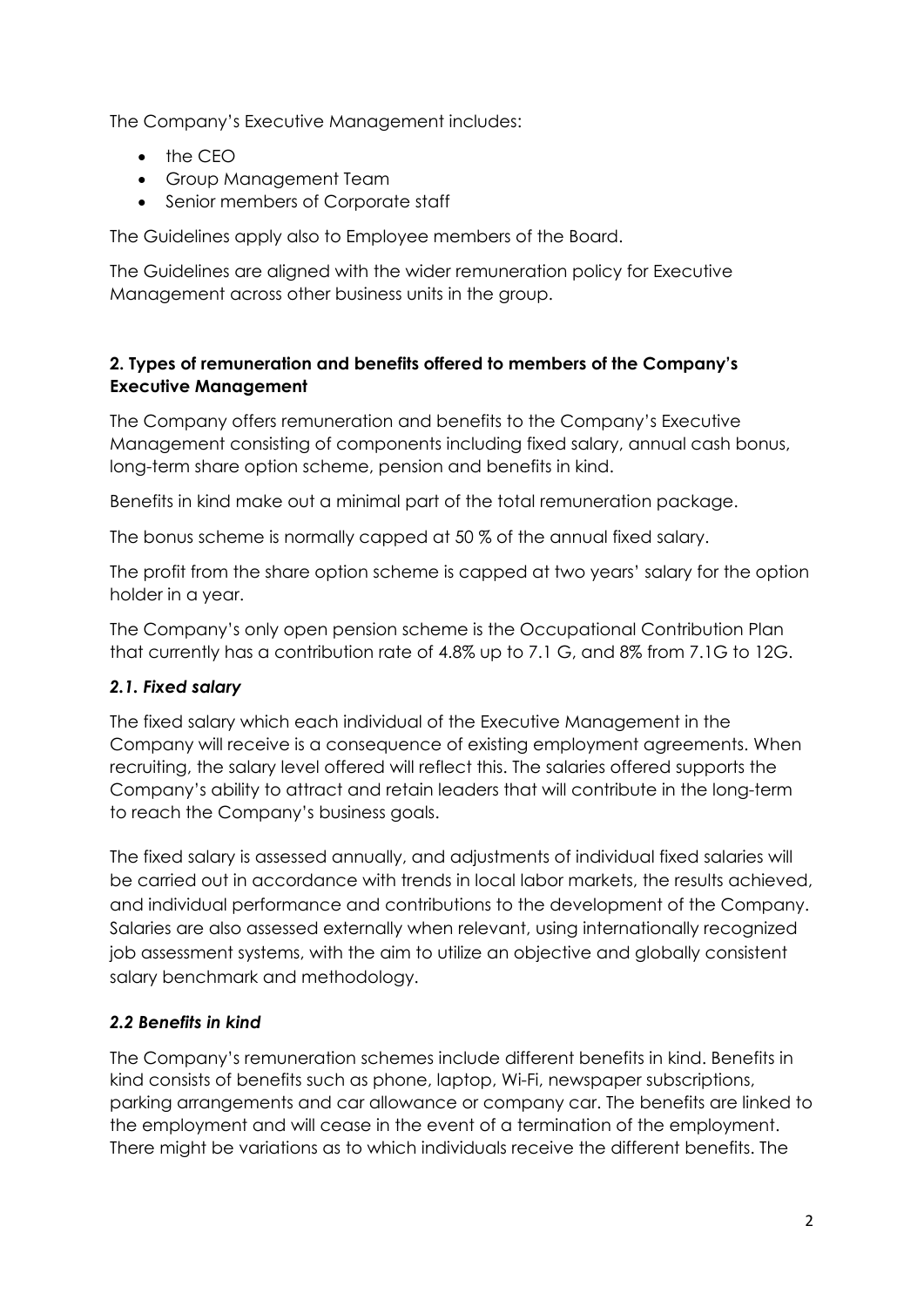benefits in kind correspond to common practice in the local labor market and is a minimal part of the total remuneration package offered.

# *2.3 Pension*

The Company's pension scheme is a collective and contribution based scheme for all employees. Pension is regarded a central element to the Company's remuneration policy, with regard to attracting and retaining qualified leaders. The pension scheme is competitive, but not market leading.

The Company's only open pension scheme is the Occupational Contribution Plan that currently has a contribution rate of 4.8% up to 7.1 G, and 8% from 7.1G to 12G. All new Executive Management will be included in this plan.

The pension scheme is linked with employment and further contributions are ended with the termination of the employment. The Company's pension schemes comply with local statutory requirements.

# *2.4 Annual Bonus*

The Company's Executive Management has, as a part of their employment terms, a right to participate in the Company's annual bonus program. The bonus program is based on pre-defined and measurable targets, that are linked with the Company's strategy, long-term interests and sustainability goals.

The scheme is cash-based and payment under the bonus program is triggered for each individual if the pre-defined and measurable targets are met.

The bonus consists of both Company targets and individual targets. The Company targets are based on global, budgeted targets for the Group, in close relation with the Company's strategy and goals for long-term growth, cost performance and sustainability. The Company targets are set yearly, and are related to important operational and financial targets and may include categories such as Profit, Cost, Productivity and HSE.

Individual targets should be linked with the Company strategy, and focused towards delivery of budgeted and measurable local or Business Unit KPI's, pre-defined Performance measures such as project deliveries or individual improvement, and be structured as SMART targets.

The Company targets normally accounts for 70% and the Individual target accounts for 30% of the bonus.

The Bonus targets are individually weighted according to importance and how the target contribute to achieving the Company's goals. The Bonus target related to Profit is normally given a higher target weight.

Minimum thresholds and a range for partial bonus award for partial target achievement may be defined. Maximum bonus award is achieved only when all targets are fully met.

The size of the bonus is, for each individual, limited to a share of the person's fixed salary. Such bonus should normally not exceed 50% of the fixed salary.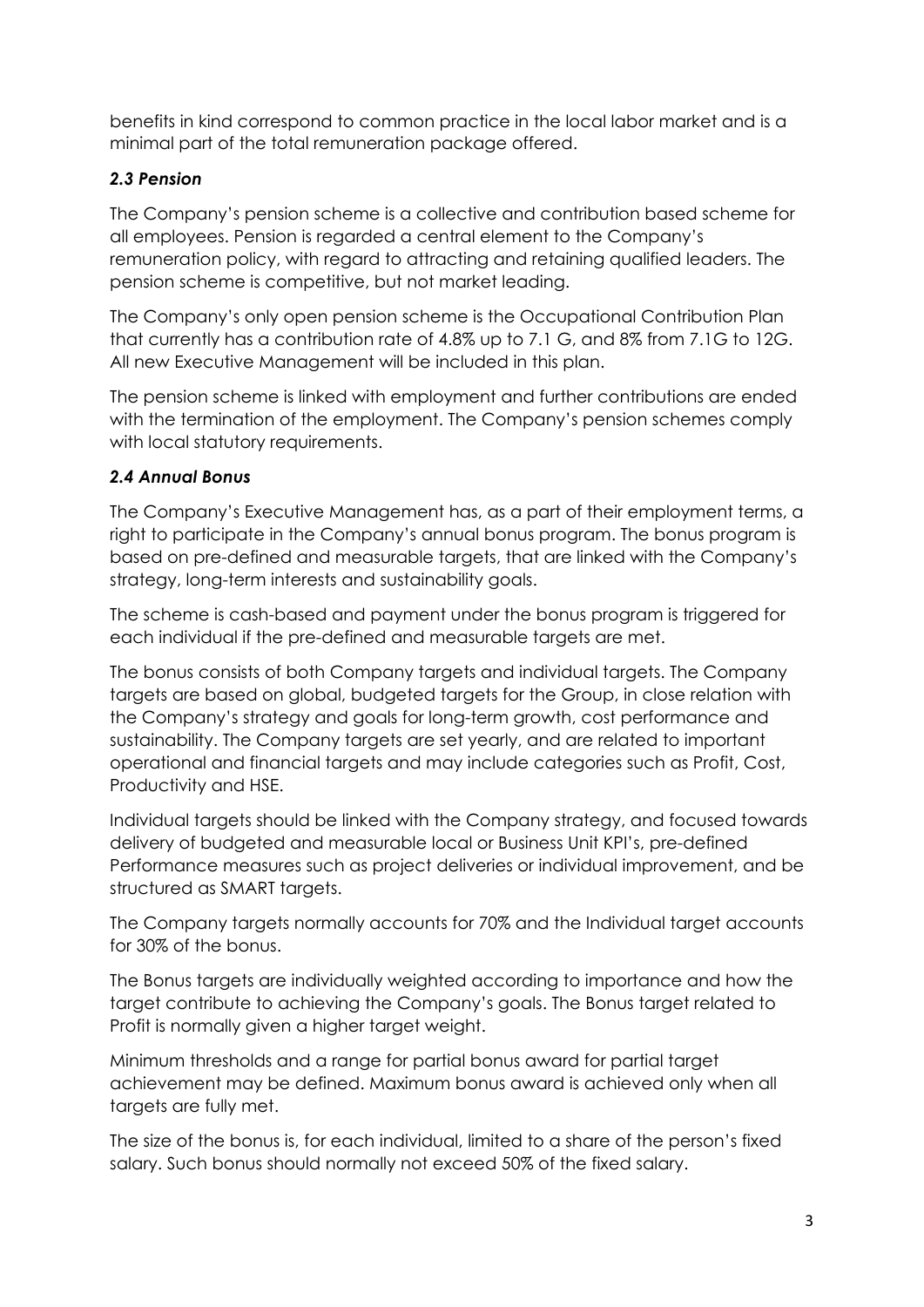# *2.5 Share option scheme*

The share based option scheme is a key element in the Company's ability to attract and retain high performing leaders that will play a core role in reaching the Company's long-term business goals. The share option scheme establishes a strong shared interest between executive management and shareholders in creating shareholder return.

The scheme is still based on annual allocations by the Board of Directors of a number of European call options with a strike price of 107.5% of the share price at the date of the annual general meeting authorising allocations of options under the scheme. 50% of the options shall be awarded based on the current share option scheme ("**Ordinary Options**"), while 50% of the options shall be awarded based on achievement of performance criteria, measured on the development of the share price compared with those of peers ("**Performance-based Options**")

The options have a term of four years but will become exercisable immediately if a mandatory bid is made for all the shares in Mowi or if Mowi is the non-surviving entity in a merger with another company.

If the holder of the options exercises the options, the Company may settle its obligation through the issue of new shares or, alternatively, by selling treasury shares to the option holder. There will be no lock-up obligation on the shares the option holder receives through the exercise of the option. The exercise of the option is conditional upon the option holder being employed in a non-terminated position in the Company at the date of exercise. The number of shares and the strike price will be adjusted for dividends and changes in the equity capital during the term of the option according to the Oslo Stock Exchange's derivative rules.

Total profit through the exercise of Ordinary Options in a year is capped at one year's salary for the option holder. The total profit of exercise of Performance-based Options in a year is capped at one year's salary for the option holder. If the profit exceeds this limit, the number of shares to be issued will be reduced accordingly. In the event that the Option Holder after the Option Grant is promoted to a more senior position in the Group with a higher salary than in the previous position, the cap on total value shall be calculated on the basis of the Option Holder's fixed salary in the position at the time of Option award, adjusted for ordinary salary development.

Eligibility to the share option scheme is limited to: Company CEO, Executive Management, management and key experts of business areas, subsidiaries and group functions, based on the following criteria:

- the position and individual is important in realising the Mowi Group strategy and ambitions;
- the individual is considered critical for the Business Unit(s);
- the individual is expected to continue in a role covered by the scheme;
- the individual will not retire during the first year of the scheme.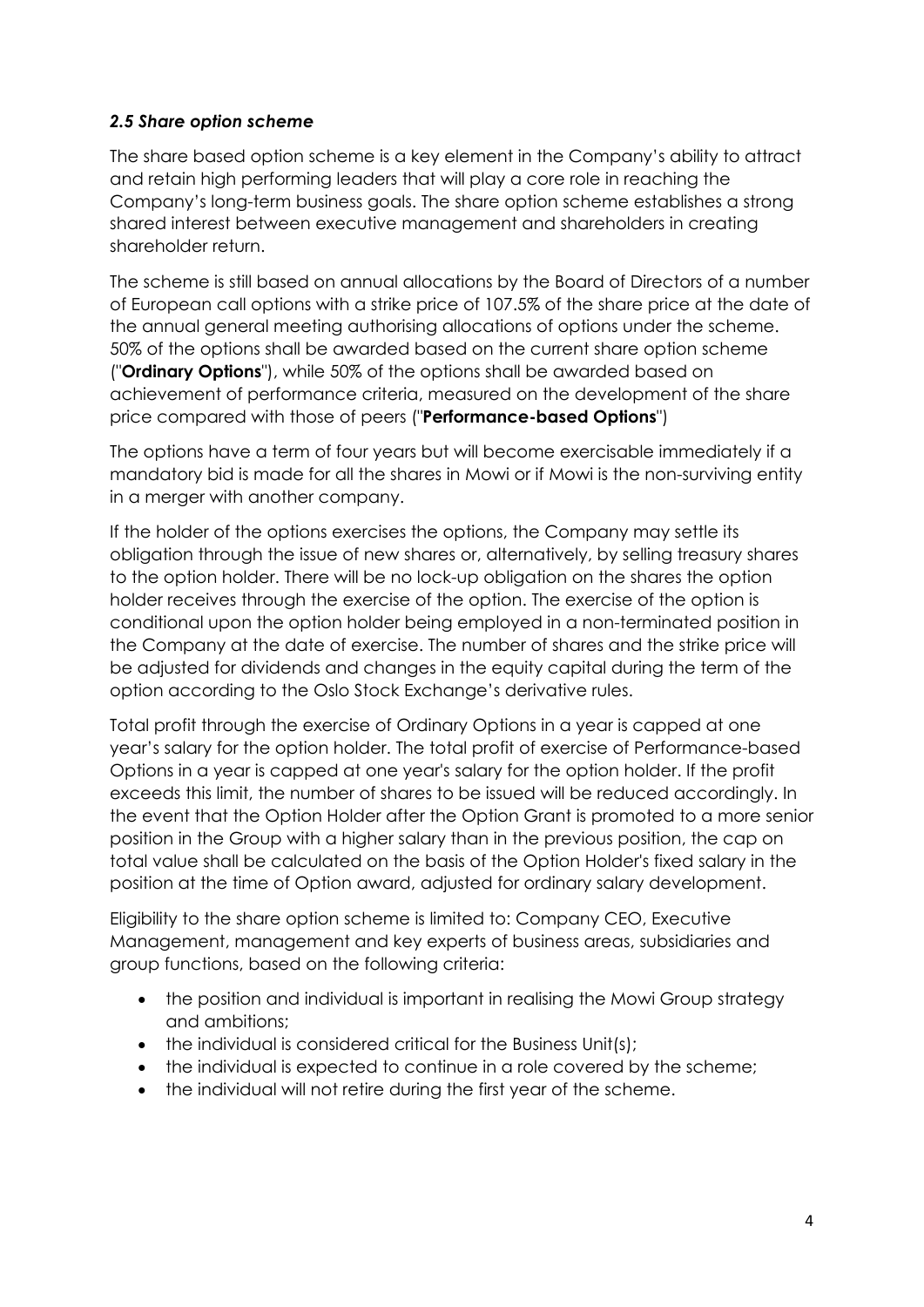# **3. Termination payment**

The Company has individual agreements on termination payments upon dismissal with the CEO and several members of the Executive Management.

As part of the general terms for Termination Payments, the Board may require the CEO and members of the Executive Management to immediately step down from the position, and/or assign alternative job content for the duration of the notice period and the Termination Payment period.

The Company will compensate on regular employment terms during the notice period, and thereafter normally pay a Termination Payment of up to 12 months from termination. The right to pension and vacation pay is not accrued from the Termination Payment. If a member of the Executive Management has alternative income or takes on a new employment during the Termination payment period, the Termination Payment will be reduced accordingly.

The duty of Company loyalty remains valid during the Termination Payment period. In the event of breach of Company policy, Company loyalty or general misconduct during the notice or Termination Payment period, the Board may decide to cancel the Termination Payment agreement.

The right to the Termination Payment is linked to a waiver of the general protection against termination under applicable employment laws and the right to file a lawsuit.

# **4. Procedure**

The Board responsibility is to submit proposed guidelines to the company's Annual General Meeting ("AGM"). The Board must make efforts to avoid conflicts of interests.

The AGM votes and adopts or reject the proposed guidelines. The Guidelines are valid once approved by the AGM. Approved guidelines remains valid until the AGM adopts new guidelines, or until the four year limit in PLCA Section 16-6a (5).

The Board is responsible for paying remuneration and other benefits in accordance with the Guidelines adopted by the AGM. The Board is directly responsible for the determination of the CEO's salary and other benefits, in accordance with the latest Guidelines adopted by the AGM. The CEO is, in consultation with the Chair of the Board, responsible for the determination of the salary and other benefits for the Company's other Executive Management, in accordance with the latest Guidelines adopted by the AGM.

The Board is responsible for publishing the latest Guidelines adopted by the AGM on the Company's website.

# **5. Temporary deviation from the Guidelines**

The Board can under special circumstances deviate temporarily from the approved guidelines' part 2 on Remuneration and benefits and part 3 on Termination payment.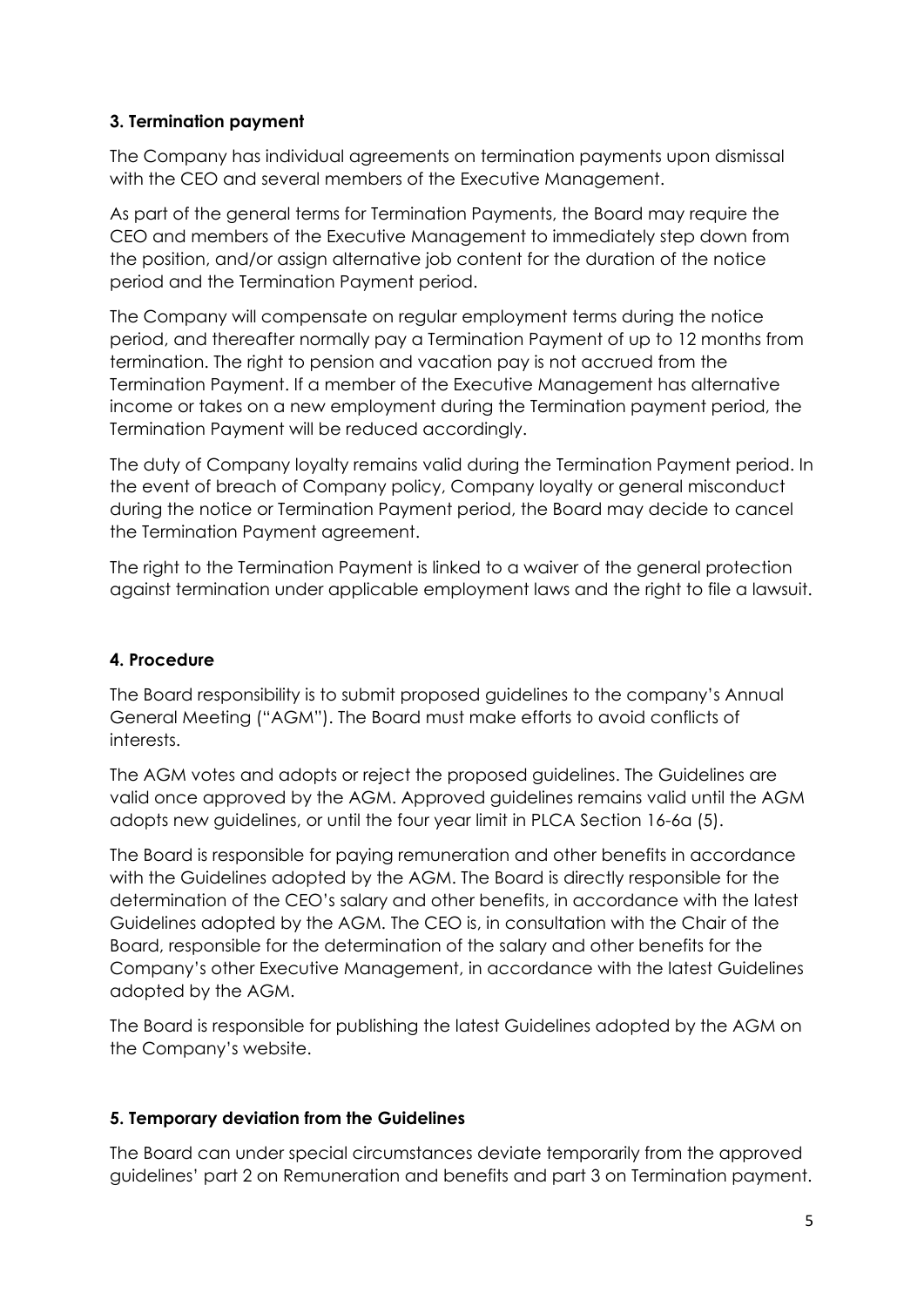Special circumstances would normally be:

- ‐ if there are extraordinary reasons for doing so in an individual case
- ‐ if a deviation is required to secure the long term interest of the Company
- if a deviation is required to secure the financial interest of the Company

A deviation from the Guidelines requires a documented Board decision.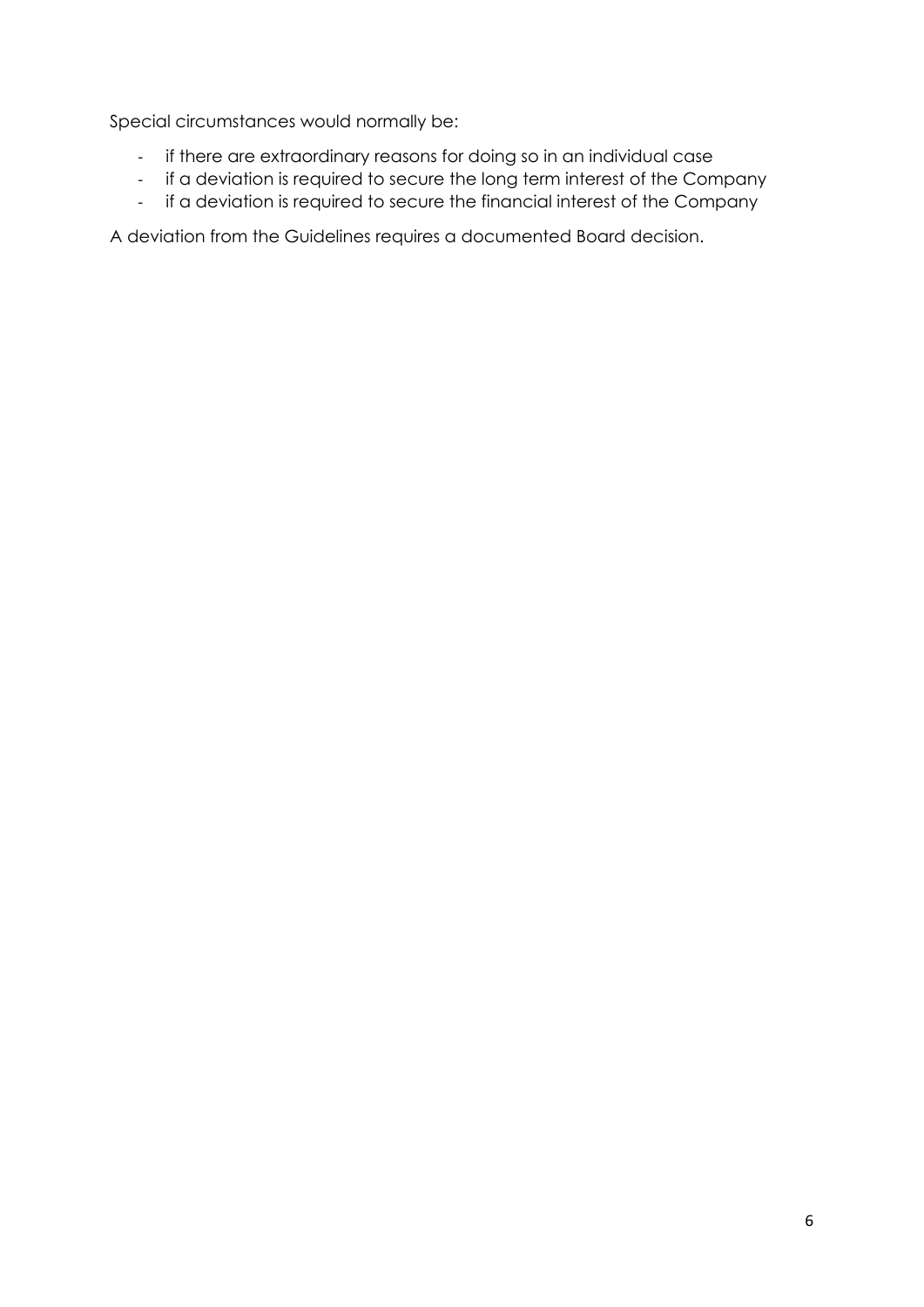#### **MOWI ASA**

#### **RECOMMENDATION FROM THE NOMINATION COMMITTEE TO THE 2022 ANNUAL GENERAL MEETING**

The nomination committee (the "Nomination Committee") of Mowi ASA (the "Company") consists of the following members: Anne Lise E. Gryte (Chair); Merete Haugli and Ann Kristin Brautaset.

Information on the Nomination Committee's mandate is available on the Company's website.

Since the 2021 annual general meeting, the Nomination Committee has held 10 meetings, including individual meetings with all members of the board of directors. In addition, the Nomination Committee has sought input directly from Mowi's largest shareholders. Mowi has also posted contact information to the Nomination Committee on its website to facilitate for shareholders' direct input to the Nomination Committee. The Nomination Committee has received one proposal for a board candidate which the Nomination Committee has considered. The Nomination Committee would like to emphasize that it appreciates input from all shareholders, and that shareholders are invited to contact the Nomination Committee.

The Nomination Committee has been updated on the Company's business, strategy and organisation, through available information and discussions with the board members. Based on this, the Nomination Committee has evaluated the board's qualifications, experience and any necessary or desired additional competences or resources. The Committee has also received the board's own evaluation of its work. The Nomination Committee is of the view that it has had sufficient resources and expertise in its work.

The Nomination Committee is further of the view that the board should have a diversified composition covering all relevant areas of competence, including in-depth business knowledge, strategy, finance, accounting, industry, branding, sales, marketing and international experience. The Nomination Committee considers the number of board members to be reasonable.

The Nomination Committee's recommendation is:

#### **The Board of Directors**

For the period 2021‐2022, the Company's board has comprised the following shareholder elected members: Ole‐ Eirik Lerøy (Chairperson); Kristian Melhuus (Deputy Chairperson); Cecilie Fredriksen; Lisbet K. Nærø; Bjarne Tellmann; Solveig Strand and Nicolas Gheysens. Kathrine Fredriksen has been the personal deputy board member for Cecilie Fredriksen in this term.

Cecilie Fredriksen, Bjarne Tellmann and Solveig Strand are up for election at the 2022 annual general meeting. In addition Nicolas Gheysens has informed the Nomination Committee that he wishes to resign from this position as board member effective from the annual general meeting in 2022.

The Nomination Committee proposes that:

- Kathrine Fredriksen is elected as a board member for a term of two years, replacing Cecilie Fredriksen;
- Renate Larsen is elected as a board member for a term of two years, replacing Solveig Strand;
- Peder Strand is elected as a board member for a term of two years, replacing Bjarne Tellmann; and
- Michal Chalaczkiewicz be elected as a board member for a period of two years to replace Nicolas Gheysens.

#### Kathrine Fredriksen *(proposed new board member)*

Kathrine Fredriksen is currently employed by Seatankers Services (UK) LLP and serves as director of SFL Corporation Ltd, Norwegian Property ASA and Axactor SE. Mrs. Fredriksen's previous directorships include Seadrill Ltd, Golar LNG Limited, Frontline Ltd and Deep Sea Supply Plc. Kathrine Fredriksen was educated at the European Business School in London. Kathrine Fredriksen is associated with Geveran Trading Co. Ltd for the purposes of the Norwegian Corporate Governance Code.

#### Renate Larsen *(proposed new board member)*

Renate Larsen has recently resigned from her position as CEO of Norges Sjømatråd AS. Larsen has previously been the CEO and CFO of Lerøy Aurora AS. Larsen is the chairman of the board of Helse Nor RHF and serves on the board of Bane Nor SF. Larsen has previously served on the boards of, among others, Folketrygdfondet, NHO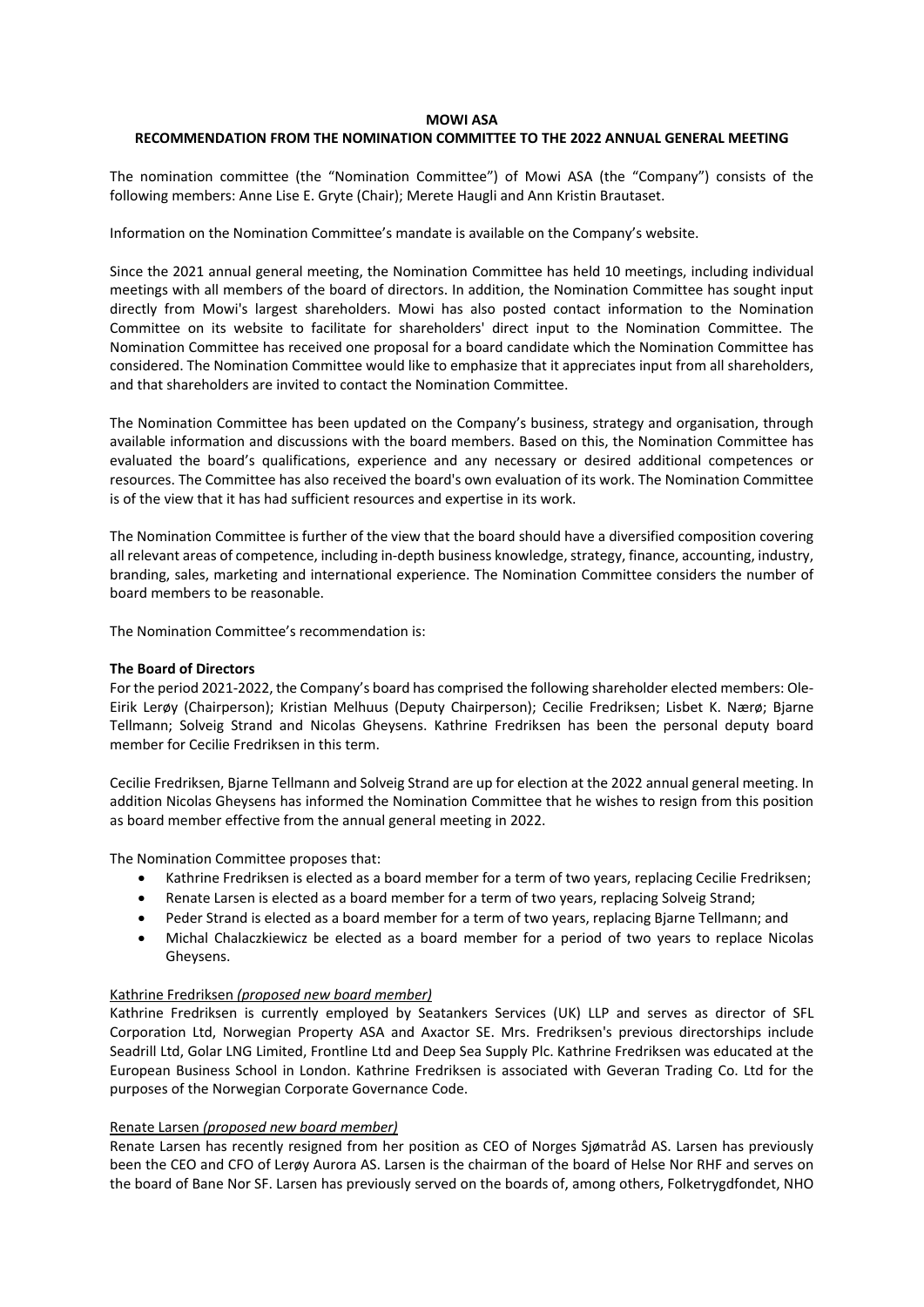Troms and Svalbard, Hålogaland Teater AS and NOFIMA AS. Larsen has also been a member of the working committee in Seafood Norway North. Renate Larsen has a Master's degree in economics from the Norwegian School of Economics (NHH).

#### Peder Strand *(proposed new board member)*

Peder Strand is an investment director in Seatankers Management. Peder Strand was previously a partner in Arctic Securities AS, where he was responsible for the seafood, IT and healthcare sectors. Strand has previously worked in equity research for SEB Enskilda, among other things as the responsible analyst for seafood. Strand serves on the board of Exabel. Peder Strand has a Master's degree in engineering from NTNU, where parts of the degree were taken at Harvard University. Peder Strand is associated with Geveran Trading Co. Ltd for the purposes of the Norwegian Corporate Governance Code.

#### Michal Chalaczkiewicz *(proposed new board member)*

Michal Chalaczkiewicz is an investment partner in the investment team of Groupe Bruxelles Lambert (GBL), a Belgian investment company listed on Euronext Brussels. Chalaczkiewicz has previously been a senior partner at Montagu Private Equity London and a partner at Montagu Private Equity Poland. Chalaczkiewicz is an international profile with significant transaction experience. He has served on the boards of FSP, Oasis, Montagu Private Equity LLP, DORC, Emitel, Euromedic, Mercoc and DF QS. Chalaczkiewicz is also a co-founder and member of the board of the Obywatelskiego Rozwoju (Civic Development Forum) NGO Foundation. Michal Chalaczkiewicz holds a Master's degree in Finance and Banking from the Warsaw School of Economics. GBL currently owns more than 5% of the Company's shares (ref. the disclosure of large shareholding on 26 November 2020).

\* \* \*

If the nominees are elected, the shareholder elected members of the Company's board will be: Ole‐Eirik Lerøy (Chairperson); Kristian Melhuus (Deputy Chairperson); Kathrine Fredriksen; Renate Larsen; Peder Strand; Lisbet K. Nærø and Michal Chalaczkiewicz.

It is the Nomination Committee's assessment that the proposed candidates will give a composition of the board that ensures that it can attend to the common interests of all shareholders and meets the requirements for the Company's need for expertise, capacity and diversity. The composition of the Board will represent good and relevant competence both professionally, in terms of industry knowledge and international experience. The Committee also believes that the board can function well as a collegiate body, and that the number of board members is sufficient. Further, all board members are independent of the Company's main shareholder, except Kathrine Fredriksen and Peder Strand, who are associated with Geveran Trading Co. Ltd. The board composition will thus be in accordance with the independency recommendation of the Norwegian Corporate Governance Code.

CVs for the members of the board are available on the Company's website.

The Nomination Committee would like to thank Solveig Strand, Bjarne Tellmann and Nicolas Gheysens for their efforts and contributions to the board.

\* \* \*

#### **Board remuneration**

The Nomination Committee has reviewed the board's current remuneration level and structure. The Nomination Committee proposes an increase of approximately 5% for the board members and the chairperson. The reason for the proposed increase is that the Nomination Committee wishes to increase the remuneration above the consumer price index. Based on this, the Nomination Committee makesthe following proposal to the Company's general meeting:

1. Proposal for remuneration to the members of the board of directors (including employee‐elected board members) for the period 2022‐2023:

| Chairperson        | NOK 1,470,000 |
|--------------------|---------------|
| Deputy Chairperson | NOK 756,000   |
| Board members      | NOK 562,000   |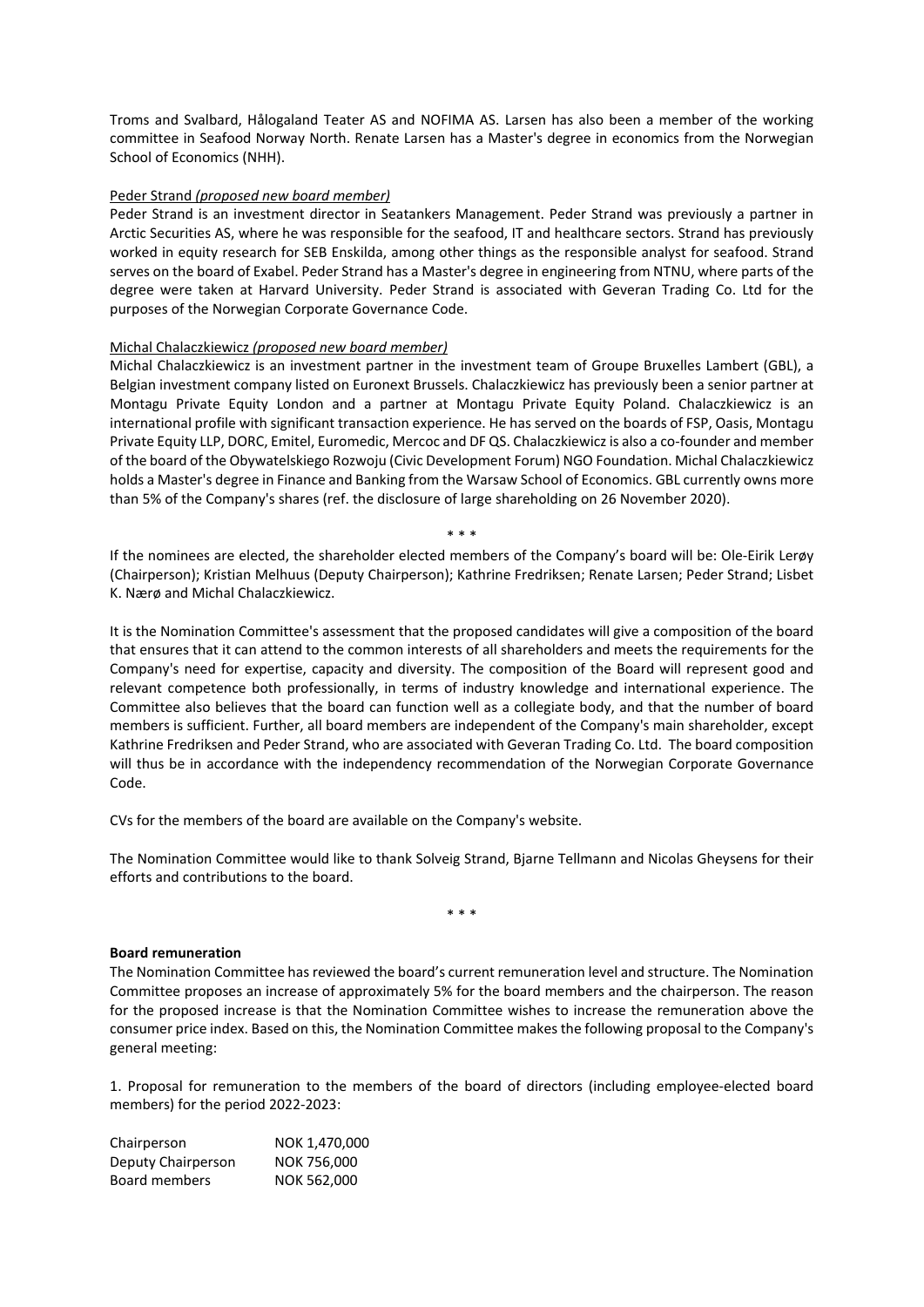The Nomination Committee wishes to facilitate for board members owning shares in Mowi, as is recommended in the Norwegian Corporate Governance Code, stating that shareholder ownership should be encouraged. On this basis, all members of the board should, in the period up to the next annual general meeting, spend at least NOK 100,000 of their respective remuneration, less any income tax payable on such amount, to acquire shares in the Company.

2. Proposal for remuneration of members of the Audit Committee for the period 2022‐2023:

| Chairperson    | NOK 160,000 |
|----------------|-------------|
| <b>Members</b> | NOK 105,000 |

\* \* \*

#### **The Nomination Committee**

The Chair of the Nomination Committee is up for election this year. It is proposed that Anne Lise E. Gryte is re‐ elected for a new two‐year term.

The members of the Nomination Committee, Merete Haugli and Ann Kristin Brautaset, are not up for election this year.

#### **Remuneration to the Nomination Committee**

The Nomination Committee recommends that the remuneration to the Nomination Committee is increased in line with the increase proposed to the members of the board. The Nomination Committee thus proposes the following remuneration to its members for the period 2022‐2023:

Chair: NOK 115,000 Member: NOK 60,000

\* \* \*

#### **Guidelines for the Nomination Committee**

The Nomination Committee has reviewed the guidelines for the Nomination Committee and proposes to make certain changes. The purpose of the proposed changes is not to make significant changes to the existing guidelines, but certain sections have been clarified to be in accordance with the Norwegian Code of Practice for Corporate Governance.

The Nomination Committee's proposed new guidelines are attached.

\* \* \*

This recommendation of the Nomination Committee is unanimous.

Oslo, 28 April 2022

On behalf of the Nomination Committee of MOWI ASA

Anne Lise E. Gryte (sign.)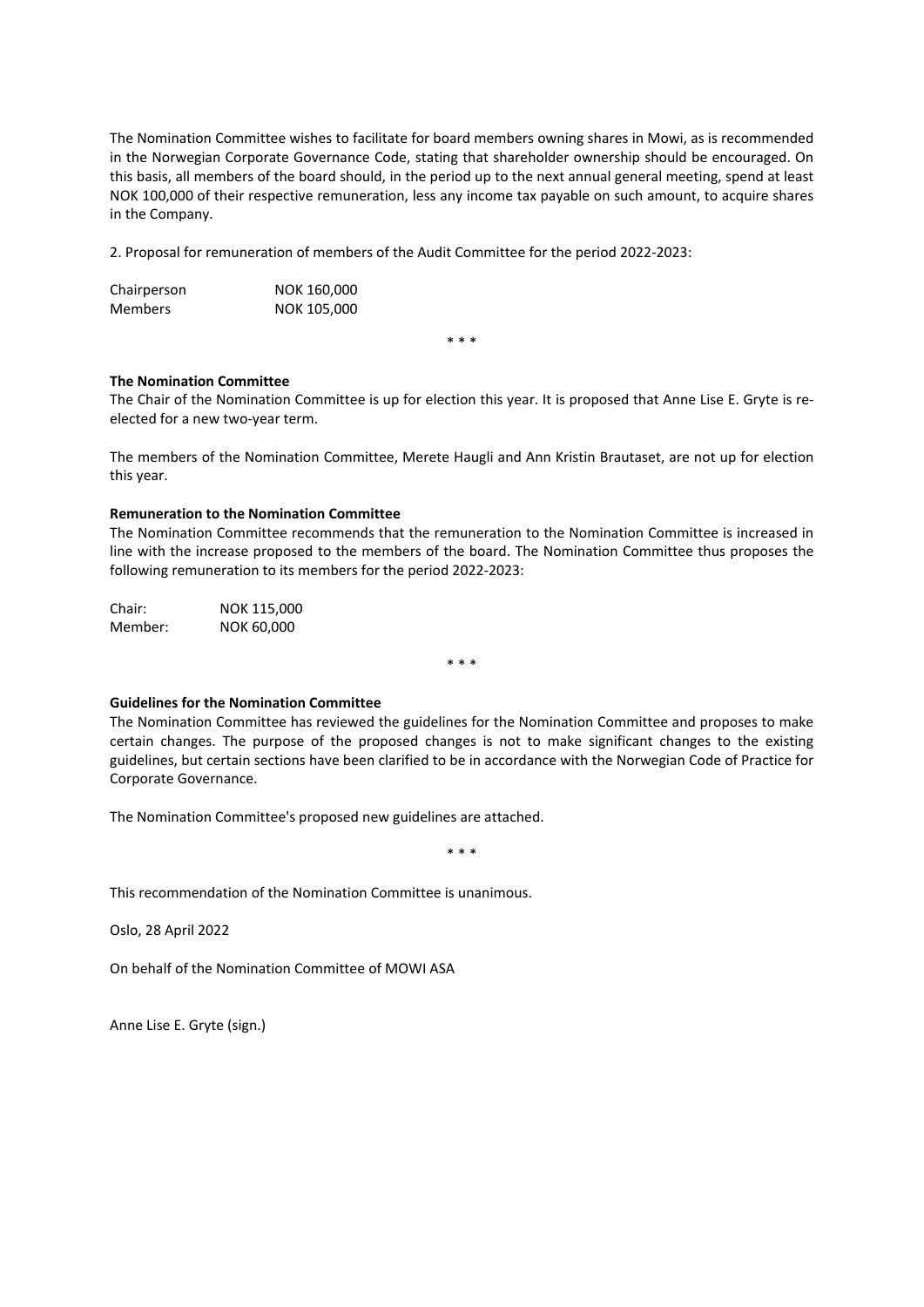# **MQWI**

# **INSTRUCTIONS TO THE NOMINATION COMMITTEE**

# **1. MANDATE**

These instructions relates to the nomination committee of Mowi ASA (the "**Nomination Committee**" and the "**Company**", respectively). The Nomination Committee's duty is to submit recommendations to the general meeting of the Company (the "**General Meeting**") regarding the election of directors, chairperson and deputy chairperson of the Company's board of directors (the "**Board**") and of members of the Nomination Committee. The Nomination Committee shall propose the remuneration for the Board directors (including such remuneration that shall be given for additional work in any Board committee) and also their own remuneration.

The Nomination Committee shall submit a justified recommendation of its proposals and candidates. The recommendation shall include all relevant information about the candidates, about the composition of the Board and about the candidates for the Nomination Committee. The recommendation shall also record the way the Nomination Committee carried out the work and the Nomination Committee's view on the following:

- whether the number of Board directors is sufficient
- whether the Nomination Committee has been allocated sufficient resources and expertise
- whether these instructions ought to be amended

The Nomination Committee shall comply with the requirements of the Norwegian Code of Practice for Corporate Governance ("**NUES**") concerning tasks of the Nomination Committee, and in particular regarding the composition and independence of the Board and the Nomination Committee.

# **2. COMPOSITION, ELECTION AND REMUNERATION**

The Nomination Committee consists of 3 members. The members of the Nomination Committee are elected by the General Meeting. The chair of the Nomination Committee is elected by the General Meeting. The chair of the Nomination Committee shall inform the Board as regards required elections well in advance of the ordinary General Meeting of that year to enable the Board to carry through the election.

Members of the Board or executive personnel should not serve on the Nomination Committee. At least two of the members of the Nomination Committee shall be independent of the Board and management.

The General Meeting determines the remuneration for the Nomination Committee.

The costs of the Nomination Committee shall be paid by the Company.

# **3. PROCEDURAL PRINCIPLES**

The Nomination Committee shall aim at proposing a Board composition that may protect the shareholders' joint interests and the Company's need for competence, capacity and diversity. It should also be taken into account that the Board has to function on the personal level. The Nomination Committee shall ensure that its recommendations are supported by the main shareholders. Also the Nomination Committee shall set up the guidelines for which requirements the directors have to fulfil and ensure that the Board complies with the demands for independence according to the NUES and other existing regulations on corporate governance and company management as well as requirements pursuant to the Public Limited Liability Companies Act as regards the composition.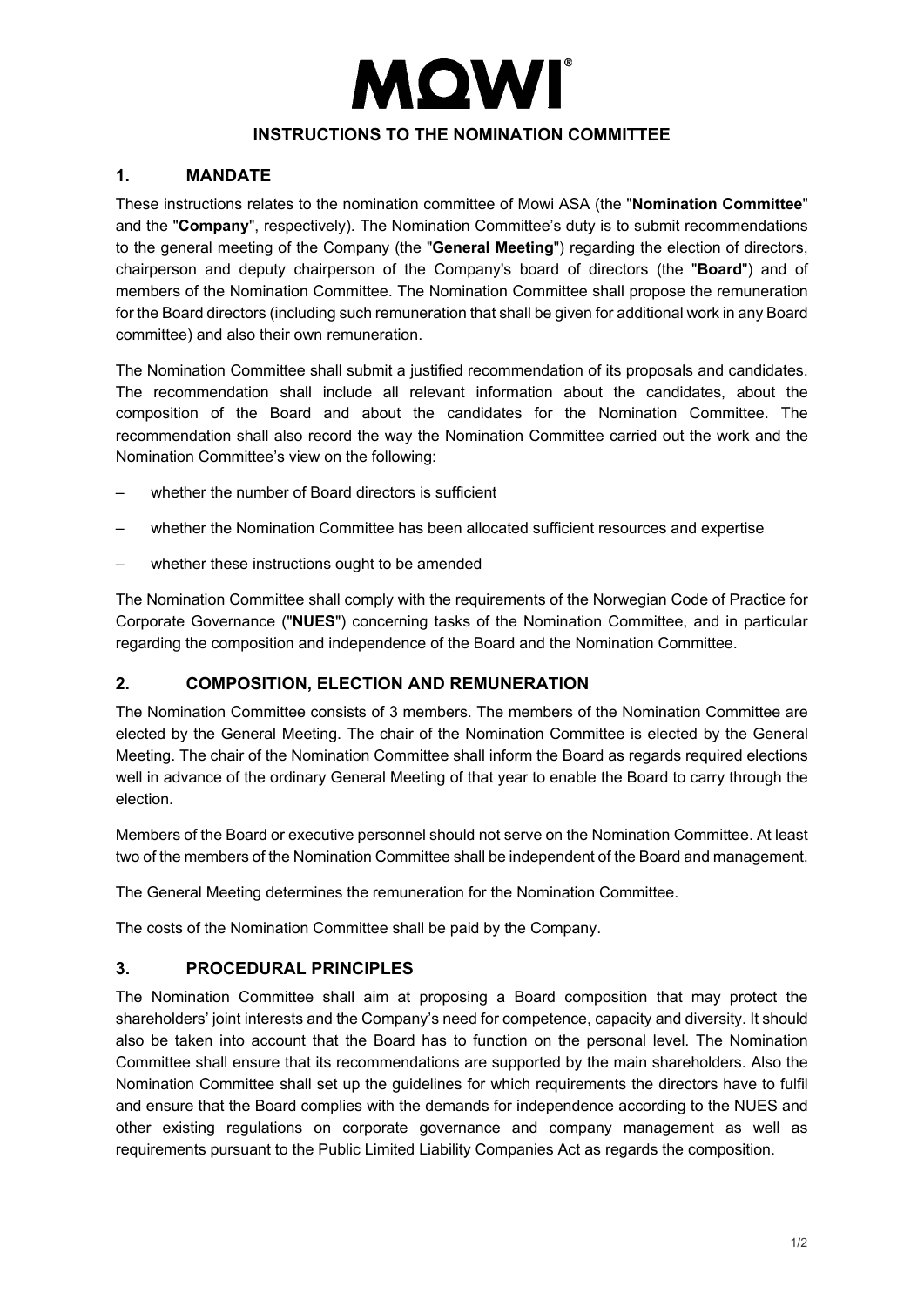All members of the Nomination Committee must be present to form a quorum.

Nomination Committee meetings are called by the Nomination Committee chair and also if requested by two or more members, by the chairperson of the Board or by the group chief executive. The chair of the Nomination Committee is in charge of the committee work.

Minutes shall be taken from the Nomination Committee meetings and signed by the attending members.

In the meetings the Nomination Committee shall be presented with updated share registers.

The chairperson of the Board and the group chief executive shall be called to attend without voting rights at least one meeting of the Nomination Committee before the Nomination Committee submits its final recommendation.

Prior to issuing its recommendation, the Nomination Committee shall collect all relevant information from the administration or other personnel including staff representatives. The Nomination Committee should have individual discussions with the members of the Board and the group chief executive (as well as with other members of the Company's management where appropriate). This means that the Nomination Committee will have to be in contact with management, the Board and various shareholders to be able to assess the need of altering the composition of the Board or the Nomination Committee. In performing its work the Nomination Committee should search in the shareholder group and ensure that the major shareholders will accept the recommendation.

# **4. THE HANDLING OF THE NOMINATION COMMITTEE'S RECOMMENDATION**

The Nomination Committee's recommendation to the General Meeting regarding the election of directors to the Board and the Nomination Committee should be made available in time to be announced together with the notice of the General Meeting. The chair of the Nomination Committee or a person appointed by the chair presents the recommendation to the General Meeting.

The contact information of the Nomination Committee and information about deadlines for proposing new members of the Board and Nomination Committee shall be presented on the Company's homepage well in advance.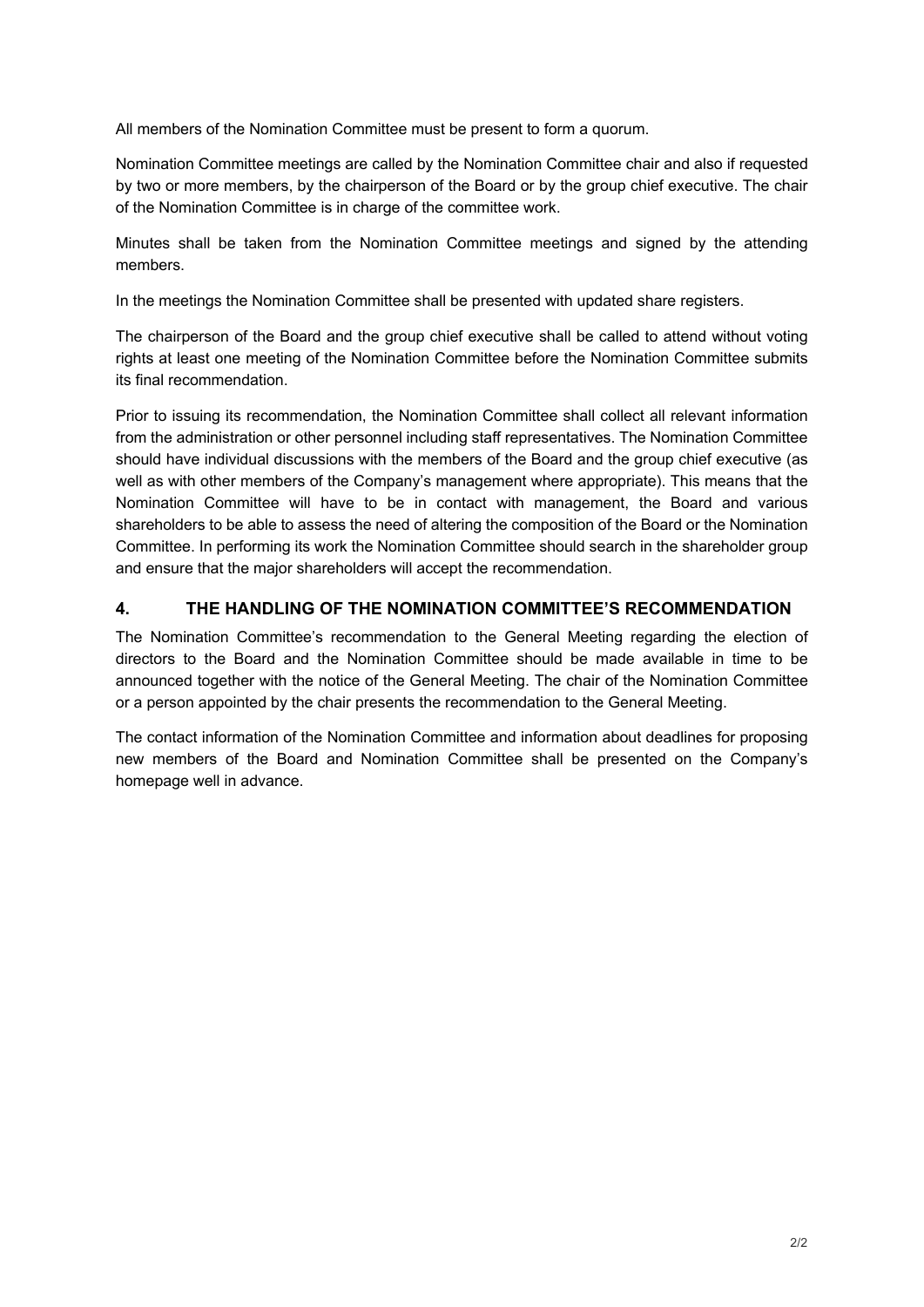# MQWI

# **INSTRUCTIONS TO THE NOMINATION COMMITTEE**

# **1. MANDATE**

These instructions relates to the nomination committee of Mowi ASA (the "**Nomination Committee**" and the "**Company**", respectively). The N<sub>n</sub>omination Ceommittee's duty is to submit recommendations to the general meeting of the Company (the "**General Meeting**") regarding the election of directors, chairpersonman and deputy chairpersonman of the Company's board of directors (the "**Board**") and of members of the Nnomination Ccommittee. The Nnomination Ccommittee shall propose the remuneration for the Bboard directors (including such remuneration that shall be given for additional work in any Bboard committee) and also their own remuneration.

The Neomination Ceommittee shall submit a justified recommendation of its proposals and candidates including all relevant information about the candidates. The recommendation shall include all relevant information about the candidates, about the composition of the Bboard and about the candidates for the Nnomination Ccommittee. The recommendation shall also record the way the Nomination Ccommittee carried out the work and the Nomination Ccommittee's view on the following:

- whether the number of  $\frac{B}{2}$ board directors is sufficient
- whether the Nnomination Ceommittee has been allocated sufficient resources and expertise
- whether these instructions ought to be amended

The Nomination Committee shall comply with the requirements of the Norwegian Code of Practice for Corporate Governance ("**NUES**") concerning tasks of the Nomination Committee, and in particular regarding the composition and independence of the Board and the Nomination Committee.

# **2. COMPOSITION, ELECTION AND REMUNERATION**

The Naomination Ceommittee consists of 3 members. The members of the Naomination Ceommittee are elected by the Ggeneral Mmeeting. The chair of the Nomination Committee is elected by the General Meeting. The chairman of the Nnomination Ccommittee shall inform the Bboard as regards required elections well in advance of the ordinary Ggeneral Mmeeting of that year to enable the Bboard to carry through the election. The chairman of the nomination committee is elected by the general meeting.

Members of the Board or Eexecutive personnel cannot should not serveit on the Nnomination Ccommittee. At least two of the members of the Nnomination Ccommittee shall be independent of the Bboard of directors and management.

The Ggeneral Mmeeting determines the remuneration for the Nnomination Ceommittee.

The costs of the Naomination Ceommittee shall be paid by the Ceompany.

# **3. PROCEDURAL PRINCIPLES**

The Nnomination Ceommittee shall aim at proposing a Bboard composition that may protect the shareholders' joint interests and the Ceompany's need for competence, capacity and diversity. It should also be taken into account that the Bboard has to function on the personal level. The Naomination Ceommittee shall ensure that its recommendations are supported by the main shareholders. Also the Nnomination Ceommittee shall set up the guidelines for which requirements the directors have to fulfil and ensure that the Bboard complies with the demands for independence according to the NUES and other existing regulations on corporate governance and company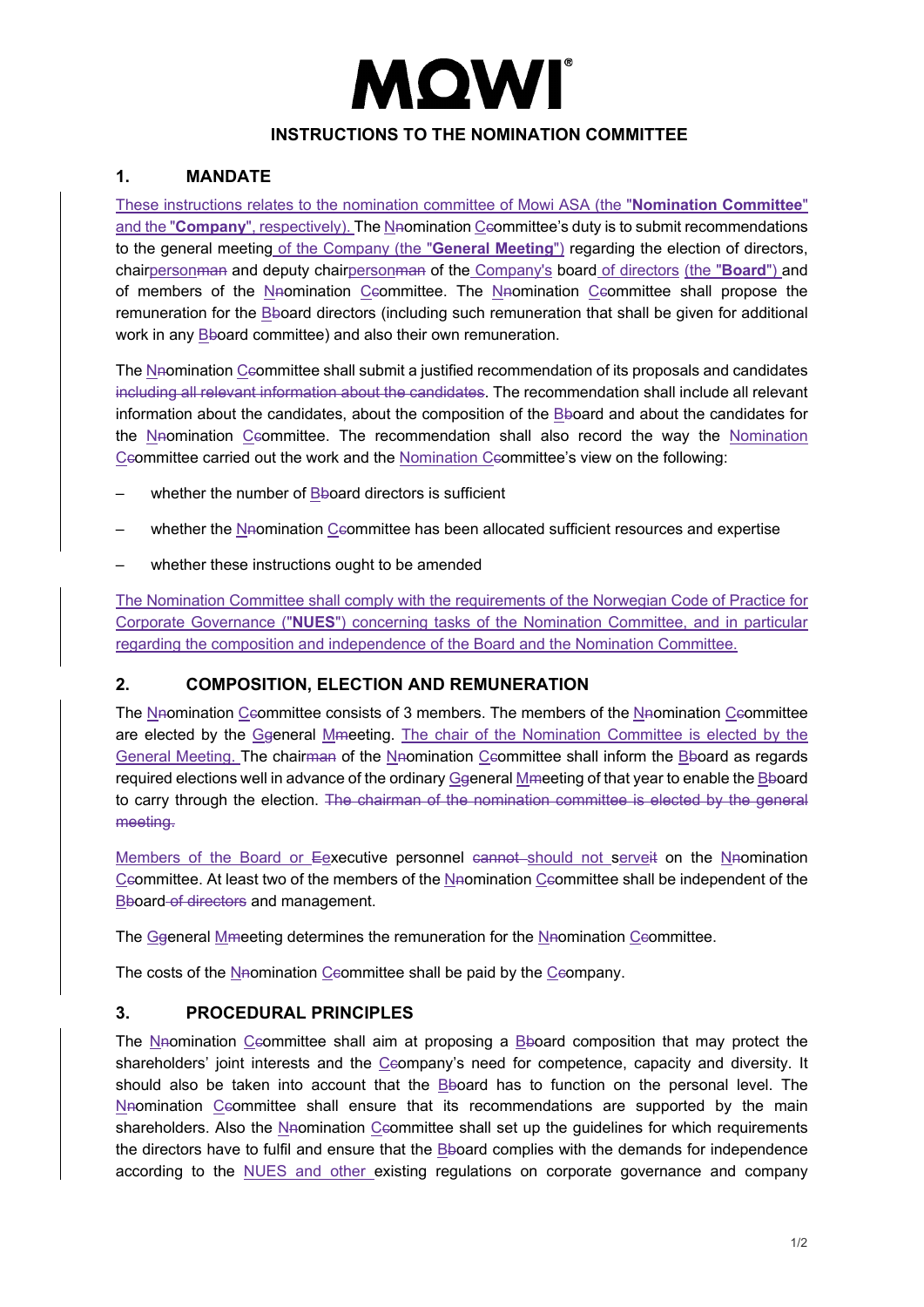management as well as requirements pursuant to the Public Limited Liability Companies Act as regards the composition.

All members of the N<sub>n</sub>omination Ceommittee must be present to form a quorum.

Nomination Ceommittee meetings are called by the Nomination Committee chairman and also if requested by two or more members, by the chairperson of the Boardman or by the group chief executive. The chairman of the Nnomination Ceommittee is in charge of the committee work.

Minutes shall be taken from the Nomination Ccommittee meetings and signed by the attending members.

In the meetings the Nomination Ceommittee shall be presented with updated share registers.

The chairpersonman of the Bboard and the group chief executive shall be called to attend without voting rights at least one meeting of the Nnomination Ccommittee before the Nomination Ccommittee submits its final recommendation.

The Prior to issuing its recommendation, the Nomination Ceommittee shall collect all relevant information from the administration or other personnel including staff representatives. The Nomination Committee should have individual discussions with the members of the Board and the group chief executive (as well as with other members of the Company's management where appropriate). This means that the Nomination Ceommittee will have to be in contact with management, the Bboard of directors and various shareholders to be able to assess the need of altering the composition of the Bboard or the Nnomination Ccommittee. If external advisors are necessary, the Nomination Committee needs prior approval from the chairperson of the Board. In performing its work the Nnomination Ceommittee should search in the shareholder group and ensure that the major shareholders will accept the recommendation.

# **4. THE HANDLING OF THE NOMINATION COMMITTEE'S RECOMMENDATION**

The Nnomination Ceommittee's recommendation to the Ggeneral Mmeeting regarding the election of directors to the Bboard and the Nomination Committee should be made available in time to be announced together with the notice of the Ggeneral Mmeeting. The chairman of the Nomination Ceommittee or a person appointed by the chairman presents the recommendation to the Ggeneral Mmeeting.

The contact information of the Nomination Committee and Iinformation about deadlines for proposing new members of the Bboard and Nnomination Ceommittee shall be presented on the Ceompany's homepage well in advance.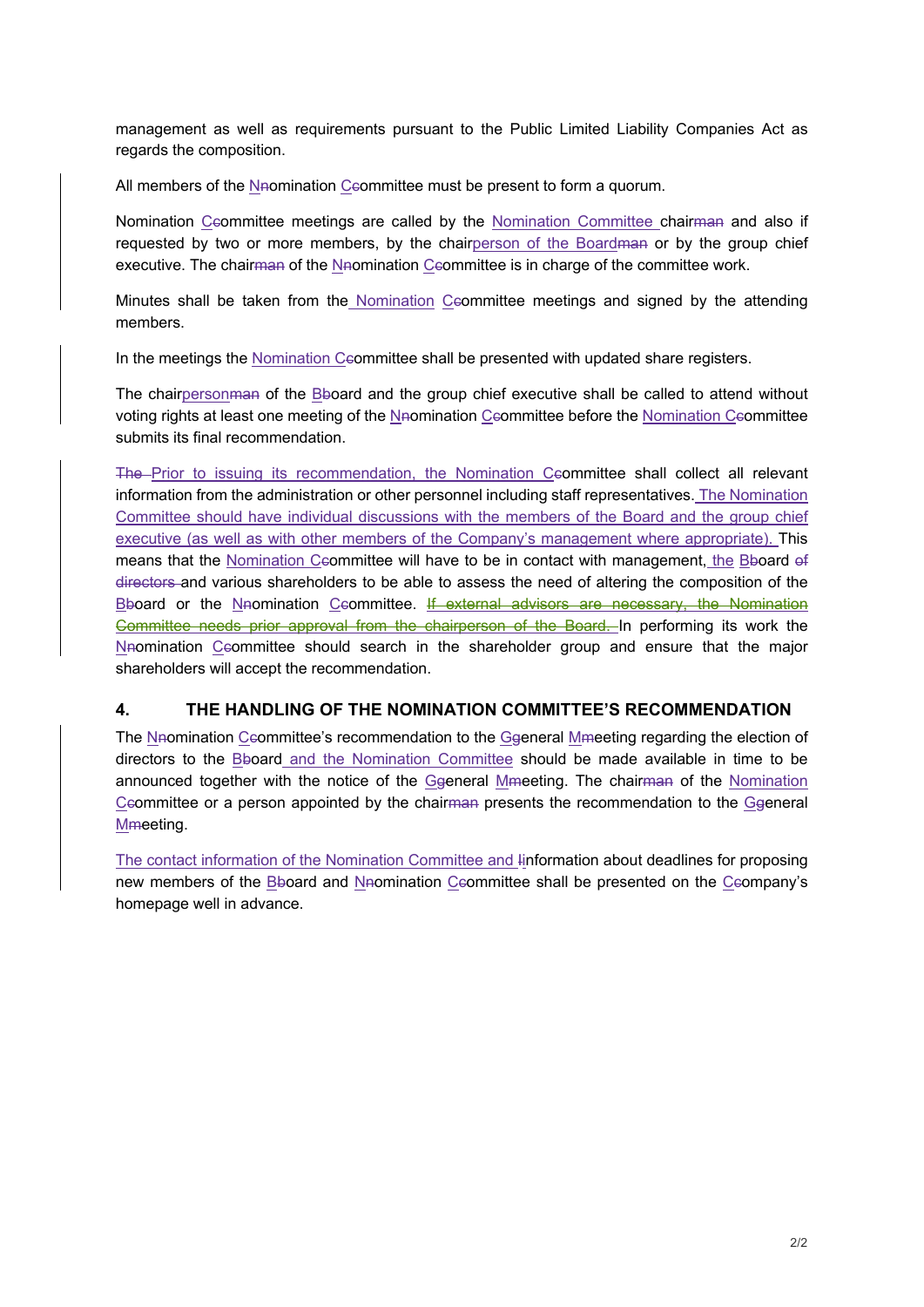

#### **Ref no: PIN code:**

#### **Notice of Annual General Meeting**

Annual general meeting in Mowi ASA will be held on 13 June 2022 at 11:00 CEST. The meeting will be held digitally.

The shareholder is registered with the following number of shares at the time of this invitation: and may vote for the number of shares owned per Record Date: 10 June 2022

#### *IMPORTANT MESSAGE:*

*The Ordinary General Meeting will be held as a digital meeting only, with no physical attendance for shareholders.* 

*Please log in at https:// web.lumiagm.com/154174619.*

*You must identify yourself using the reference number and PIN code from VPS that you will find in investor services (Corporate Actions – General Meeting – ISIN) or that is sent to you by post on this form (for non-electronic actors). Shareholders can also obtain their reference number and PIN code by contacting DNB Bank Registrars Department by phone on* 

*+47 23 26 80 20 (8:00-a.m. to 3:30 p.m. ) or by e-mail genf@dnb.no.* 

*On the company's web page https://www.mowi.com/investors you will find an online guide describing more in detail how you as a shareholder can participate in the virtual meeting.* 

#### **Deadline for registration of advance votes, proxies and instructions: 10 June 2022 at 16:00 CEST**

#### **Advance votes**

Advance votes may only be executed electronically, through the Company's website www.mowi.com (use Ref no. and PIN code above) or through VPS Investor Services (where you are already identified and do not need Ref.no.and PIN code). Choose *Corporate Actions - General Meeting and click on ISIN.*

Investor Services can be accessed either through https://www.euronextvps.no/ or your account operator*.*

#### **Notice of attendance**

Shareholders are only allowed to participate online and no pre-registration is required. Shareholders must be logged in before the meeting starts. **If you are not logged in before the general meeting starts, you will not be able to attend**. Log in starts an hour before.

Shareholders who do not wish to participate online or vote in advance can give proxy to another person.

**Proxy without voting instructions** for Annual General Meeting of Mowi ASA

**Ref no:** PIN code:

**Proxy should be registered through the Company's website www.mowi.com or through VPS Investor Services.**  For granting proxy through the Company's website, the above-mentioned reference number and PIN code must be stated. In VPS Investor Services chose *Corporate Actions - General Meeting – ISIN.*

Investor Services can be accessed either through https://www.euronextvps.no/ or your account operator*.*

Alternatively you may send this form by e-mail to genf@dnb.no, or by regular e-mail to DNB Bank ASA, Registrars Department, P.O.Box 1600 Sentrum, 0021 Oslo, Norway. The proxy must be received no later than **10 June 2022 at 16:00 CEST. The form must be dated and signed in order to be valid.**

If you do not state the name of the proxy holder, the proxy will be given to the Chair of the Board of Directors or an individual authorised by him or her.

#### **The undersigned:**

hereby grants (tick one of the two)

 $\Box$  the Chairperson of the Board of Directors (or a person authorised by him or her), or

(Name of proxy holder in capital letters)

\_\_\_\_\_\_\_\_\_\_\_\_\_\_\_\_\_\_\_\_\_\_\_\_\_\_\_\_\_\_\_\_\_\_\_\_\_\_\_\_\_ **(NB: Proxy holder must send an e-mail to genf@dnb.no for log in details**)

proxy to attend and vote for my/our shares at the Annual General Meeting of Mowi ASA on 13 June 2022.

Place **Date** Date Shareholder's signature (only for granting proxy)